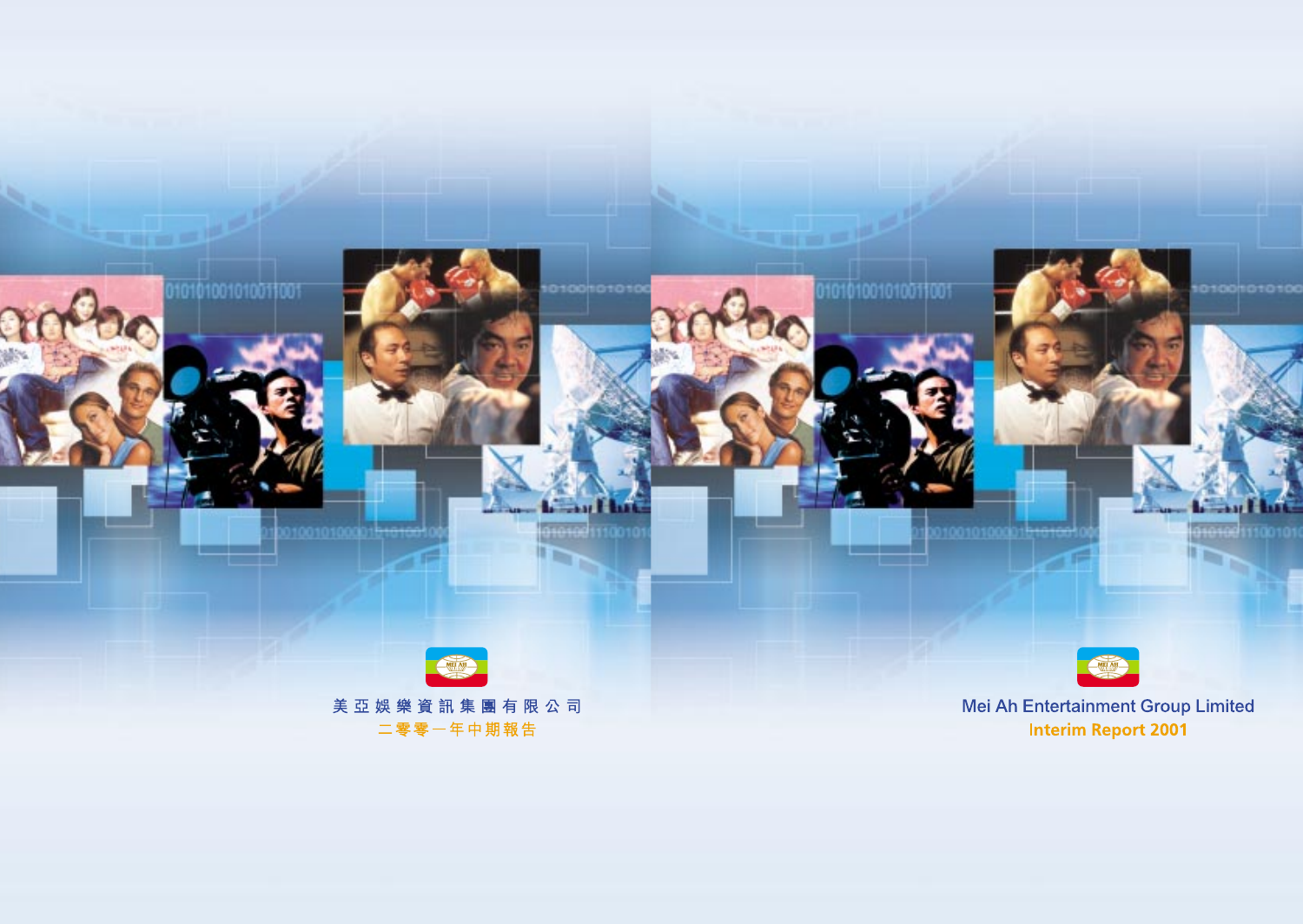|  | Mei Ah Entertainment Group Limited |  |  |
|--|------------------------------------|--|--|
|--|------------------------------------|--|--|

| <b>CONTENTS</b>                                                     |           |
|---------------------------------------------------------------------|-----------|
|                                                                     | PAGE      |
| <b>CORPORATE INFORMATION</b>                                        | 1         |
| <b>INTERIM REPORT</b>                                               |           |
| Condensed Consolidated Profit and Loss Account                      | 2         |
| Condensed Consolidated Balance Sheet                                | 3         |
| Condensed Consolidated Cash Flow Statement                          | 4         |
| Notes to Condensed Interim Statements                               | $5 - 21$  |
| <b>MANAGEMENT DISCUSSION AND ANALYSIS</b>                           | $22 - 27$ |
| <b>Financial Highlights</b>                                         |           |
| Overview of the Group                                               |           |
| Prospects - Position for New Challenges<br>٠                        |           |
| Liquidity and Financial Resources<br>٠                              |           |
| Financial Risk Management<br>٠                                      |           |
| Material Investment of the Group                                    |           |
| Number and Remuneration of Employees<br>٠                           |           |
| Detail of the Charges on Group Assets<br>٠                          |           |
| <b>OTHER DISCLOSURES</b>                                            | 28-31     |
| Interim Dividend                                                    |           |
| Directors' Interests in Equity or Debt Securities<br>$\bullet$      |           |
| Substantial Shareholders                                            |           |
| Management Contracts<br>٠                                           |           |
| Audit Committee<br>٠                                                |           |
| Code of Best Practice<br>$\bullet$                                  |           |
| Purchase, Sale or Redemption of Shares<br>$\bullet$                 |           |
| Publication of Interim Results on the website of the Stock Exchange |           |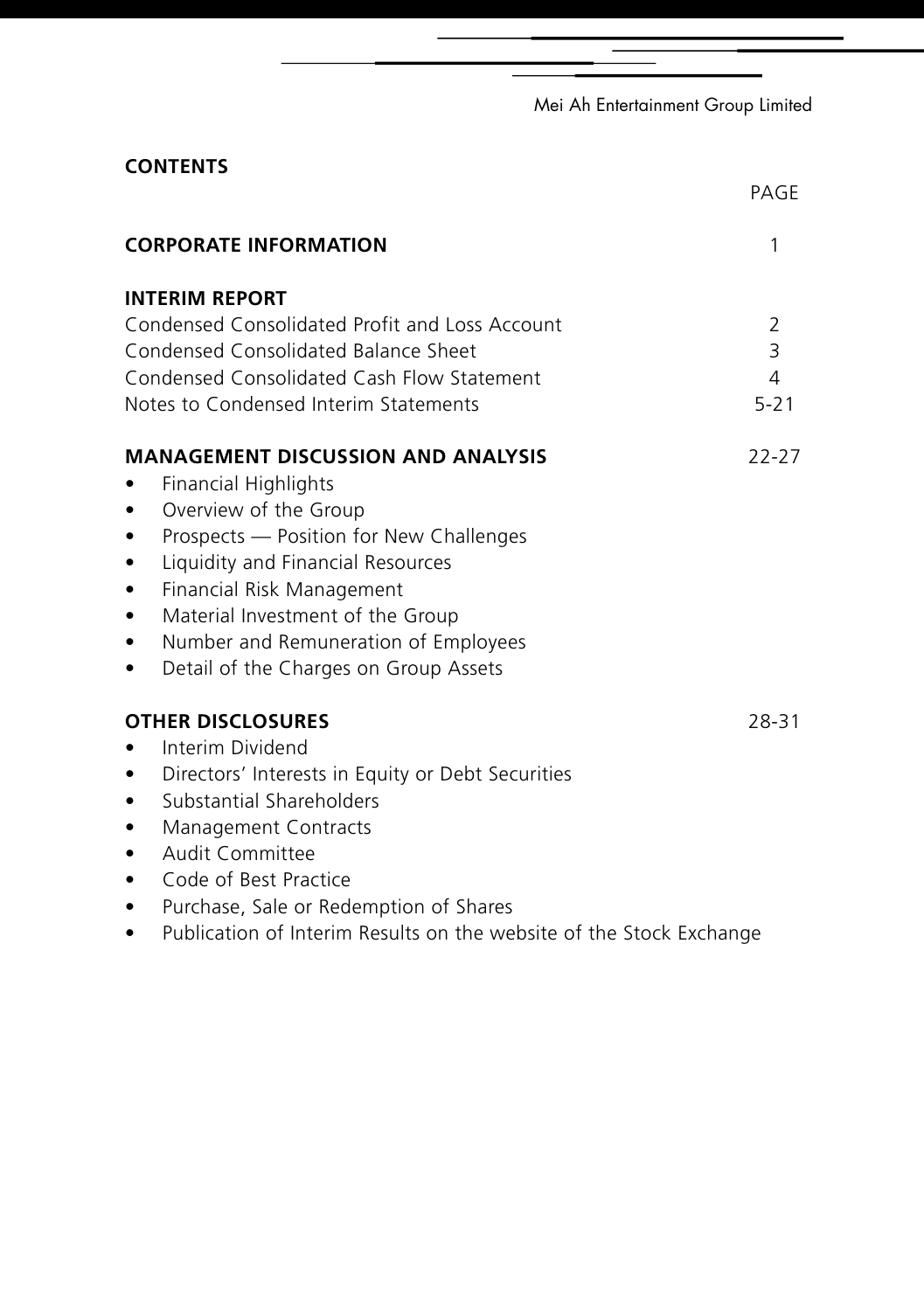### **CORPORATE INFORMATION**

### **Directors**

*Executive Directors*

Li Kuo Hsing *(Chairman)* Tong Hing Chi Chau Kei Leung

*Non-Executive Director*

Chan Ngan Piu

*Independent Non-Executive Directors*

Lee Man Kwong Cheung Kung Tai

# **Company secretary**

Tong Hing Chi

# **Registered office**

Clarendon House 2 Church Street Hamilton HM 11 Bermuda

# **Head office and principal place of business**

Units 15-28, 17th Floor Metro Centre, Phase 1 32 Lam Hing Street Kowloon Bay Kowloon Hong Kong

# **Principal bankers**

The Hongkong & Shanghai Banking Corporation Limited Bank of China (Hong Kong) Limited

### **Auditors**

PricewaterhouseCoopers *Certified Public Accountants*

### **Principal share and warrant registrar and transfer office**

Butterfield Corporate Services Limited Rosebank Centre 14 Bermudiana Road Pembroke Bermuda

# **Hong Kong branch share registrar, warrants registrar and transfer office**

Tengis Limited 4/F Hutchison House 10 Harcourt Road Central Hong Kong

# **Audit committee**

Lee Man Kwong Cheung Kung Tai

### **Authorized representatives**

Li Kuo Hsing Tong Hing Chi

website : www.meiah.com e-mail : meiah@meiah.com

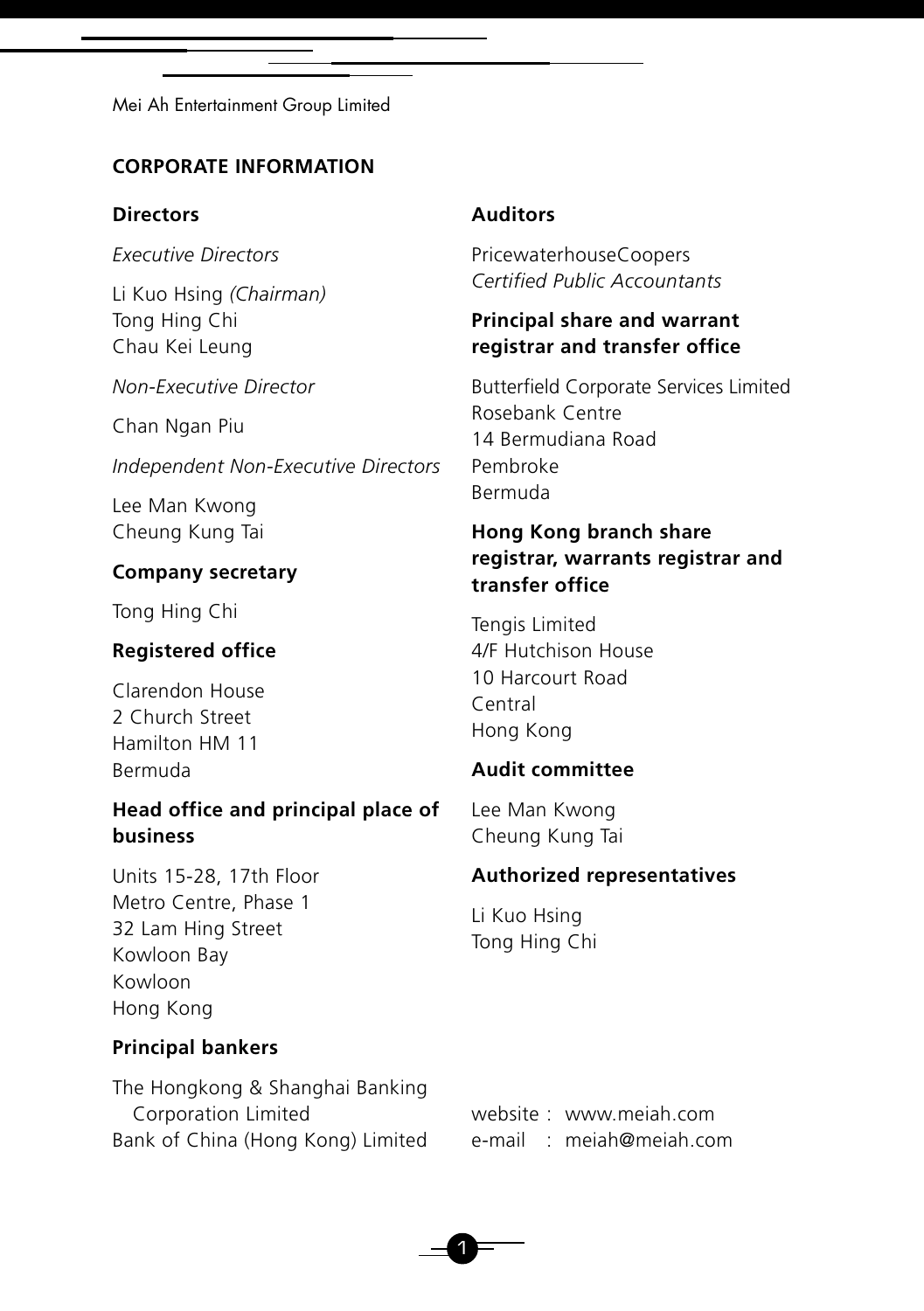The directors are pleased to present the Group's Interim Report and condensed accounts for the six months ended 30th September 2001. The consolidated profit and loss account, consolidated cash flow statement and statement of recognised gains and losses for the Company, its subsidiaries and associated companies (the "Group") for the six months ended 30th September 2001, and the consolidated balance sheet of the Group as at 30th September 2001, all of which are unaudited and condensed, along with selected explanatory notes, are set out as follows:

# **CONDENSED CONSOLIDATED PROFIT AND LOSS ACCOUNT**

*For the six months ended 30th September 2001*

|                                                                                                                               |                | <b>Unaudited</b><br>six months ended<br>30th September |                                                           |
|-------------------------------------------------------------------------------------------------------------------------------|----------------|--------------------------------------------------------|-----------------------------------------------------------|
|                                                                                                                               | <b>Notes</b>   | 2001<br><b>HK\$'000</b>                                | 2000<br>HK\$'000                                          |
| Turnover<br>Cost of sales                                                                                                     | $\overline{2}$ | 78,616<br>(60, 280)                                    | 109,422<br>(82, 706)                                      |
| Gross profit<br>Other revenues<br>Other income<br>Selling and marketing expenses<br>Administrative expenses<br>Other expenses | 3              | 18,336<br>7.257<br>6,166<br>(4,285)<br>(21, 550)       | 26,716<br>10,260<br>6,563<br>(6,789)<br>(18, 362)<br>(65) |
| Operating profit<br>Finance costs<br>Share of loss of a jointly controlled                                                    | 3              | 5,924<br>(2, 162)                                      | 18,323<br>(1, 913)                                        |
| entity<br>Share of profits/(losses) of<br>associated companies                                                                |                | (661)<br>682                                           | (791)<br>(12, 246)                                        |
| Profits before taxation<br>Taxation                                                                                           | $\overline{A}$ | 3,783                                                  | 3,373                                                     |
| Profits attributable to shareholders                                                                                          |                | 3,783                                                  | 3,373                                                     |
| Basic earnings per share                                                                                                      | 5              | $0.49$ cents                                           | $0.44$ cents                                              |

No statement of recognised gains and losses is presented as profit after taxation of HK\$3,783,000 (2000: HK\$3,373,000) shown above is the only component.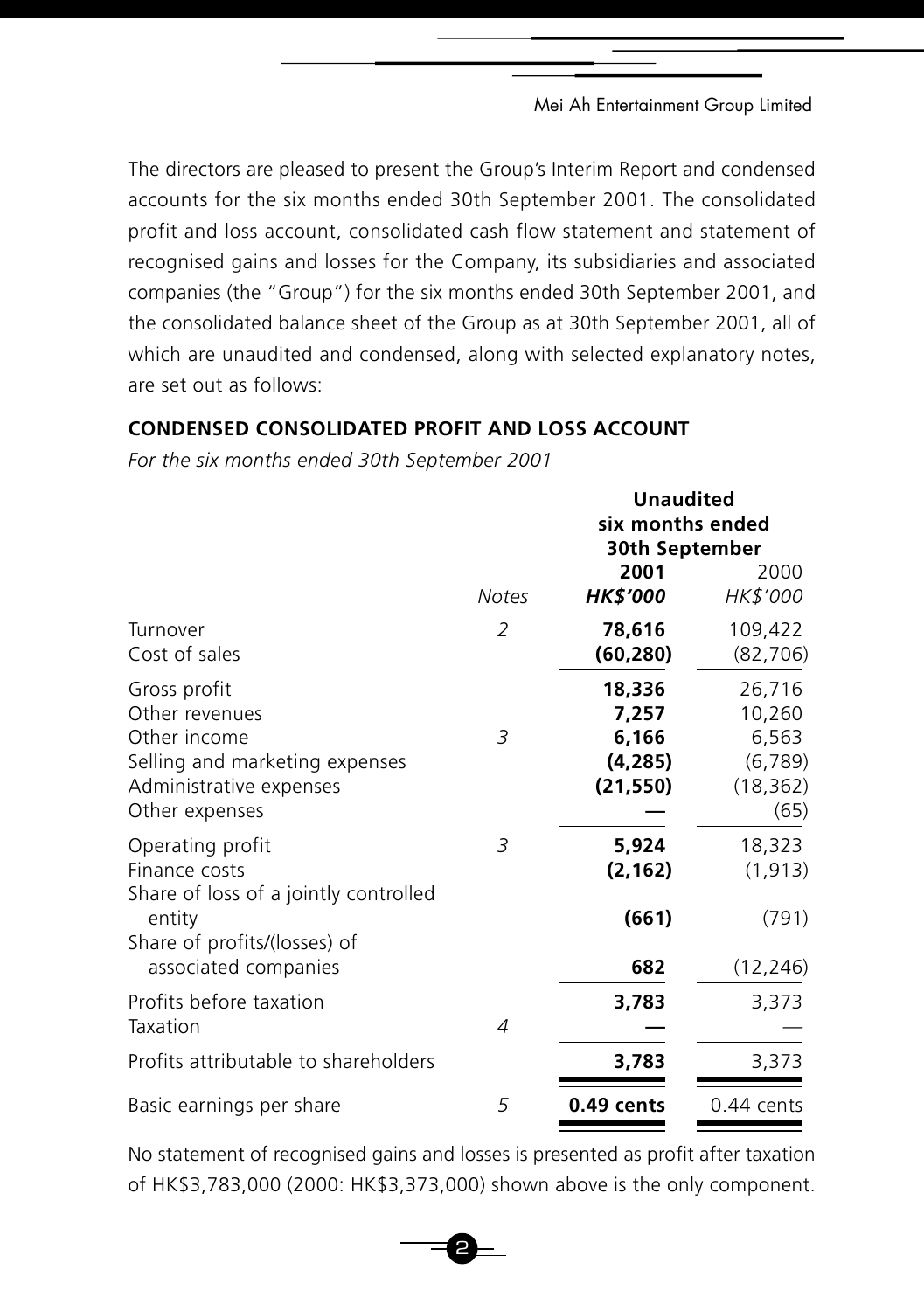# **CONDENSED CONSOLIDATED BALANCE SHEETS**

*As at 30th September 2001 and 31st March 2001*

| <b>HK\$'000</b><br>HK\$'000<br>Notes<br>6<br>181,081<br>Fixed assets<br>185,538<br>Interest in a jointly controlled entity<br>1,834<br>72,572<br>76,931<br>Associated companies<br>Investment securities<br>6,916<br>7<br>57,396<br>52,244<br>Film rights and films in progress<br>Current assets<br>12,993<br>Inventories<br>16,010<br>Film sub-licensing rights and deposits<br>80,538<br>77,697<br>8<br>Accounts receivable<br>22,352<br>20,787<br>Prepayments, deposits and<br>other receivables<br>29,318<br>25,021<br>Tax recoverable<br>3<br>Other investments<br>Bank balances and cash<br>1,305<br>149,526<br>138,065<br>Current liabilities<br>9<br>Accounts payable<br>8,857<br>Receipts in advance and accruals<br>20,299<br>18,653<br>Bills payable<br>2,320<br>Short-term bank loan, secured<br>10,000<br>10<br>Current portion of long-term liabilities<br>5,878<br>6,058<br>Bank overdrafts<br>12,409<br>— secured<br>15,844 | 2,520<br>8,189          |
|----------------------------------------------------------------------------------------------------------------------------------------------------------------------------------------------------------------------------------------------------------------------------------------------------------------------------------------------------------------------------------------------------------------------------------------------------------------------------------------------------------------------------------------------------------------------------------------------------------------------------------------------------------------------------------------------------------------------------------------------------------------------------------------------------------------------------------------------------------------------------------------------------------------------------------------------|-------------------------|
|                                                                                                                                                                                                                                                                                                                                                                                                                                                                                                                                                                                                                                                                                                                                                                                                                                                                                                                                              |                         |
|                                                                                                                                                                                                                                                                                                                                                                                                                                                                                                                                                                                                                                                                                                                                                                                                                                                                                                                                              |                         |
|                                                                                                                                                                                                                                                                                                                                                                                                                                                                                                                                                                                                                                                                                                                                                                                                                                                                                                                                              |                         |
|                                                                                                                                                                                                                                                                                                                                                                                                                                                                                                                                                                                                                                                                                                                                                                                                                                                                                                                                              |                         |
|                                                                                                                                                                                                                                                                                                                                                                                                                                                                                                                                                                                                                                                                                                                                                                                                                                                                                                                                              | 3<br>20                 |
|                                                                                                                                                                                                                                                                                                                                                                                                                                                                                                                                                                                                                                                                                                                                                                                                                                                                                                                                              | 1,544                   |
|                                                                                                                                                                                                                                                                                                                                                                                                                                                                                                                                                                                                                                                                                                                                                                                                                                                                                                                                              |                         |
|                                                                                                                                                                                                                                                                                                                                                                                                                                                                                                                                                                                                                                                                                                                                                                                                                                                                                                                                              |                         |
|                                                                                                                                                                                                                                                                                                                                                                                                                                                                                                                                                                                                                                                                                                                                                                                                                                                                                                                                              | 8,418<br>1,495<br>9,000 |
|                                                                                                                                                                                                                                                                                                                                                                                                                                                                                                                                                                                                                                                                                                                                                                                                                                                                                                                                              |                         |
| 1,357<br>— unsecured                                                                                                                                                                                                                                                                                                                                                                                                                                                                                                                                                                                                                                                                                                                                                                                                                                                                                                                         | 1,367                   |
| 57,400<br>64,555                                                                                                                                                                                                                                                                                                                                                                                                                                                                                                                                                                                                                                                                                                                                                                                                                                                                                                                             |                         |
| Net current assets<br>84,971<br>80,665                                                                                                                                                                                                                                                                                                                                                                                                                                                                                                                                                                                                                                                                                                                                                                                                                                                                                                       |                         |
| 401,630<br>409,227                                                                                                                                                                                                                                                                                                                                                                                                                                                                                                                                                                                                                                                                                                                                                                                                                                                                                                                           |                         |
|                                                                                                                                                                                                                                                                                                                                                                                                                                                                                                                                                                                                                                                                                                                                                                                                                                                                                                                                              |                         |
| Financed by:<br>Share capital<br>11<br>77,100<br>77,112<br>12<br>303,100<br>Reserves<br>299,348                                                                                                                                                                                                                                                                                                                                                                                                                                                                                                                                                                                                                                                                                                                                                                                                                                              |                         |
| Shareholders' funds<br>380,200<br>376,460<br>Long-term liabilities<br>29,027<br>25,170                                                                                                                                                                                                                                                                                                                                                                                                                                                                                                                                                                                                                                                                                                                                                                                                                                                       |                         |
| 409,227<br>401,630                                                                                                                                                                                                                                                                                                                                                                                                                                                                                                                                                                                                                                                                                                                                                                                                                                                                                                                           |                         |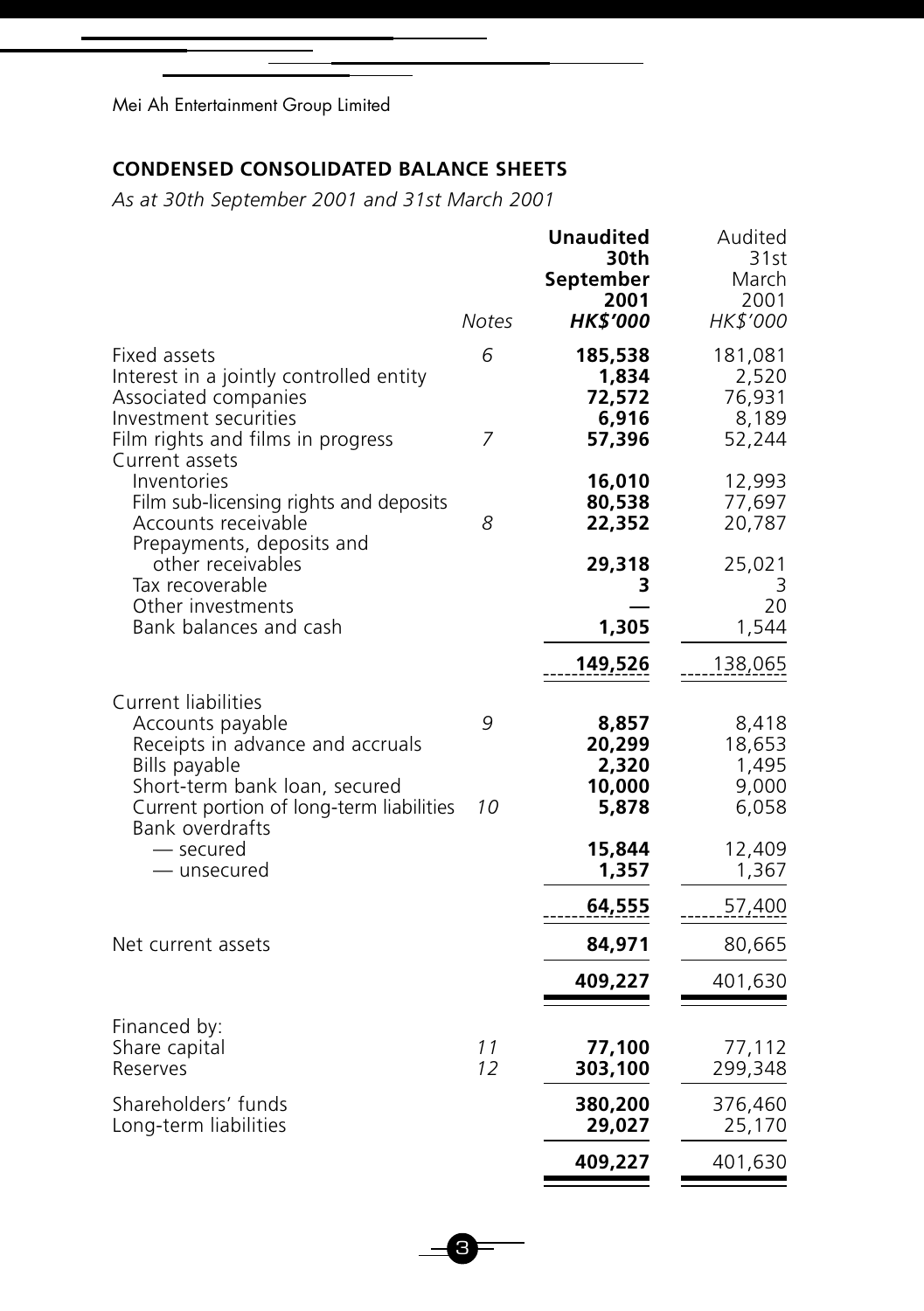# **CONDENSED CONSOLIDATED CASH FLOW STATEMENT**

*For the six months ended 30th September 2001 and 2000*

|                                                                          | <b>Unaudited</b><br>six months ended<br>30th September |           |  |
|--------------------------------------------------------------------------|--------------------------------------------------------|-----------|--|
|                                                                          |                                                        |           |  |
|                                                                          |                                                        |           |  |
|                                                                          | 2001                                                   | 2000      |  |
|                                                                          | <b>HK\$'000</b>                                        | HK\$'000  |  |
| Net cash inflow from operating activities                                | 13,989                                                 | 4,738     |  |
| Net cash outflow from returns on investments<br>and servicing of finance | (2, 158)                                               | (1, 277)  |  |
| Taxation refund                                                          |                                                        | 410       |  |
| Net cash outflow from investing activities                               | (19, 798)                                              | (49, 049) |  |
| Net cash outflow before financing                                        | (7, 967)                                               | (45, 178) |  |
| Net cash inflow from financing                                           | 3,303                                                  | 243       |  |
| Decrease in cash and cash equivalents                                    | (4,664)                                                | (44, 935) |  |
| Cash and cash equivalents at 1st April                                   | (21, 232)                                              | 23,770    |  |
| Cash and cash equivalents at<br>30th September                           | (25, 896)                                              | (21, 165) |  |
| Analysis of balances of cash and<br>cash equivalents:                    |                                                        |           |  |
| Bank balances and cash                                                   | 1,305                                                  | 225       |  |
| <b>Bank overdrafts</b>                                                   | (17, 201)                                              | (11, 390) |  |
| Bank loan                                                                | (10,000)                                               | (10,000)  |  |
|                                                                          | (25, 896)                                              | (21, 165) |  |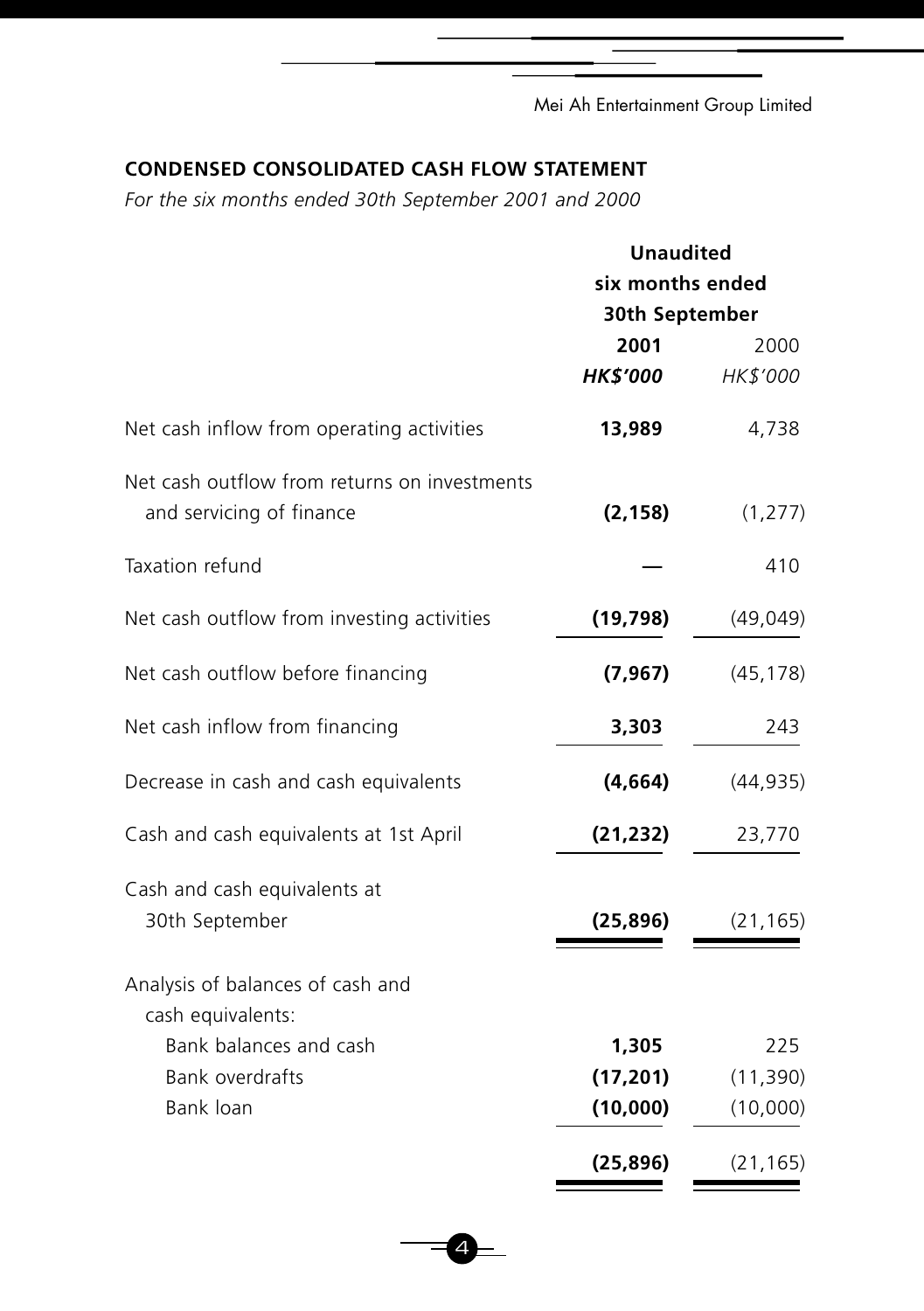# **NOTES TO CONDENSED INTERIM ACCOUNTS**

# **1 Basis of preparation and accounting policies**

These unaudited condensed consolidated interim accounts ("interim accounts") are prepared in accordance with Hong Kong Statement of Standard Accounting Practice ("SSAP") No. 25, "Interim Financial Reporting", issued by the Hong Kong Society of Accountants.

These condensed interim accounts should be read in conjunction with the 2001 annual financial statements.

The accounting policies and methods of computation used in the preparation of these condensed accounts are consistent with those used in the annual accounts for the year ended 31st March 2001 except that the Group has changed certain of its accounting policies following its adoption of the following Statements of Standard Accounting Practice (SSAP's) issued by the Hong Kong Society of Accountants which are effective for accounting periods commencing on or after 1st January 2001:

*(a) SSAP 14 (revised) "Leases" (effective for periods commencing on or after 1st July 2000)*

In note 14(b) to these condensed interim accounts the Group has disclosed operating lease commitments under the revised SSAP 14 which requires the disclosure of the aggregate future minimum lease payments. This is a change from the previous SSAP 14 which only required disclosure of the minumum lease payments payable in the next twelve months.

### *(b) SSAP 26 "Segment reporting"*

In Note 2 to these condensed interim accounts the Group has disclosed segment revenue and results as defined under SSAP 26. In accordance with the Group's internal financial reporting the Group has determined that business segments be presented as the primary reporting format.

No geographical analysis is provided in note 2 to these condensed interim accounts as less than 10% of the consolidated turnover and of the consolidated trading results of the Group are attributable to markets outside Hong Kong.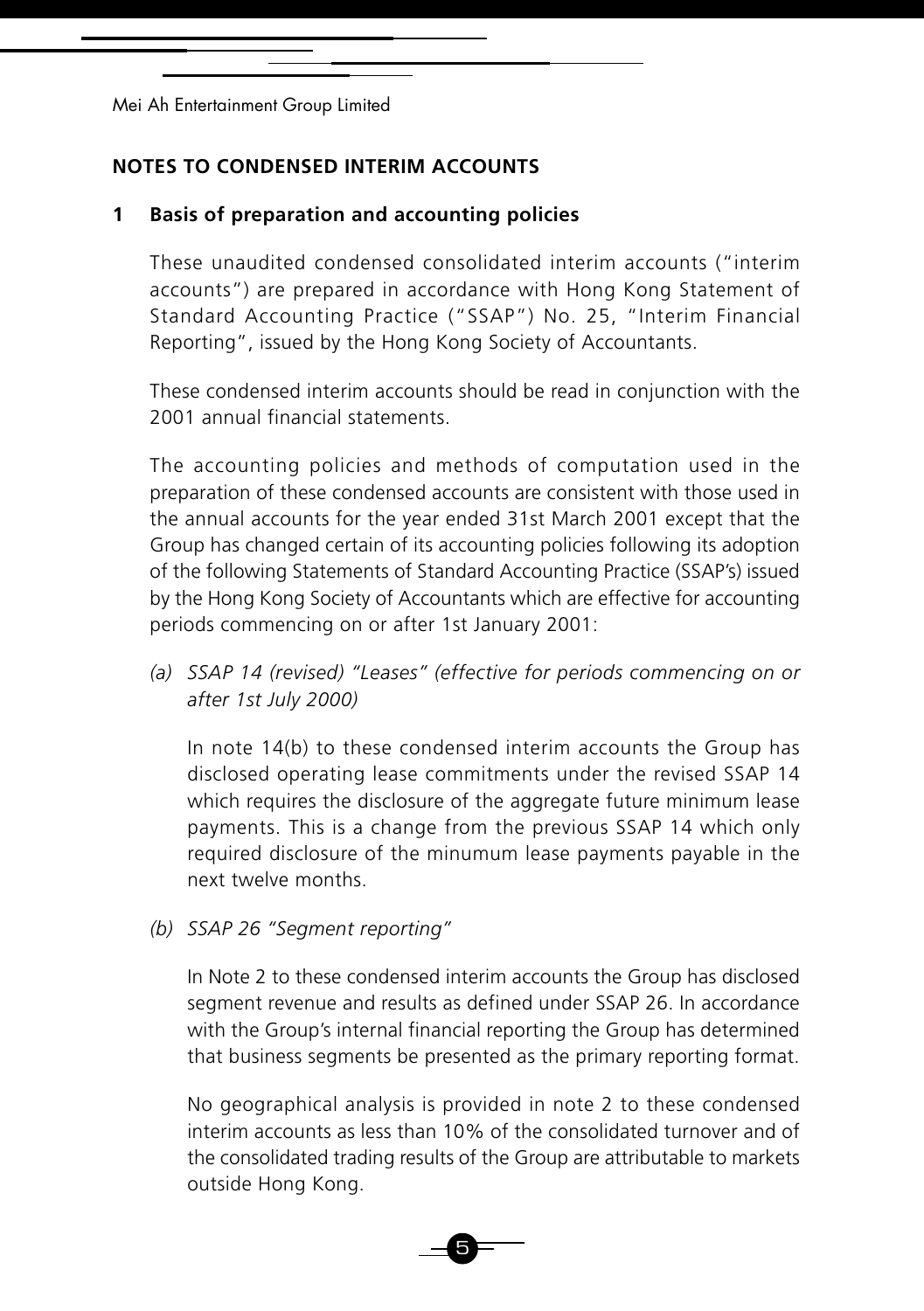# **1 Basis of preparation and accounting policies** *(cont'd)*

*(c) SSAP30 "Business combinations"*

Goodwill represents the excess of the cost of an acquisition over the fair value of the Group's share of the net assets of the acquired associated company at the date of acquisition. Goodwill on acquisitions occurring on or after 1st January 2001 is included in intangible assets and is amortised using the straight-line method over its estimated useful life. Goodwill on acquisitions that occurred prior to 1st January 2001 was written off against reserves. The Group has taken advantage of the transitional provisions in SSAP 30 and such goodwill has not been retroactively capitalised and amortised. However any impairment arising on such goodwill is accounted for in accordance with SSAP 31 "Impairment of assets".

Goodwill arising on major strategic acquisitions of the Group to expand its products or geographical market coverage is amortised over a maximum period of 15 years. For all other acquisitions goodwill is generally amortised over 5 years.

*(d) SSAP 31 "Impairment of assets"*

SSAP 31 prescribes procedures to be applied to ensure that assets are carried at not more than their recoverable amounts. The recoverable amount of an asset is defined to be the higher of its net selling price and its value in use. The Group determines the value in use of its assets, (including fixed assets, goodwill arising on business combinations accounted for using the purchase method and intangible assets) as the present value of estimated future cash flows together with estimated disposal proceeds at the end of its useful life. The Group is required to assess at each balance sheet date whether there are any indications that assets may be impaired, and if there are such indications, the recoverable amount of the assets is to be determined. Any resulting impairment losses identified are charged to the consolidated profit and loss accounts.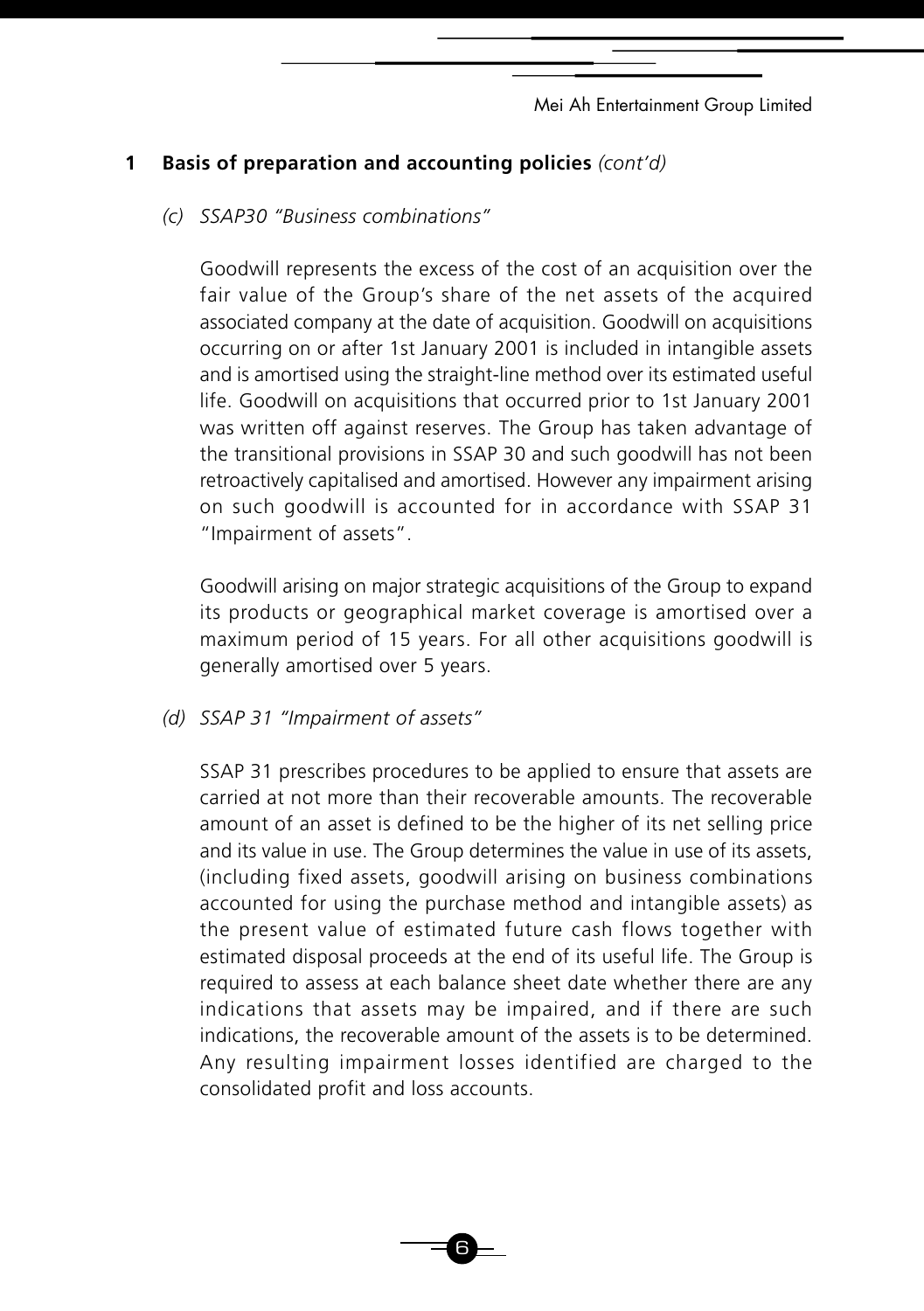# **1 Basis of preparation and accounting policies** *(cont'd)*

*(e) Interpretation 13 "Goodwill — continuing requirements for goodwill and negative goodwill previously eliminated against/credited to reserves"*

In accordance with the provisions of Interpretation 13, assessments of impairment of goodwill also apply to goodwill previously eliminated against reserves which will not be restated at the time of adoption of SSAP 30. Any impairment loss identified in respect of goodwill previously eliminated against reserves is to be recognised as an expense in the consolidated profit and loss accounts.

Where necessary, comparative figures have been adjusted to conform with changes in presentation in the current period.

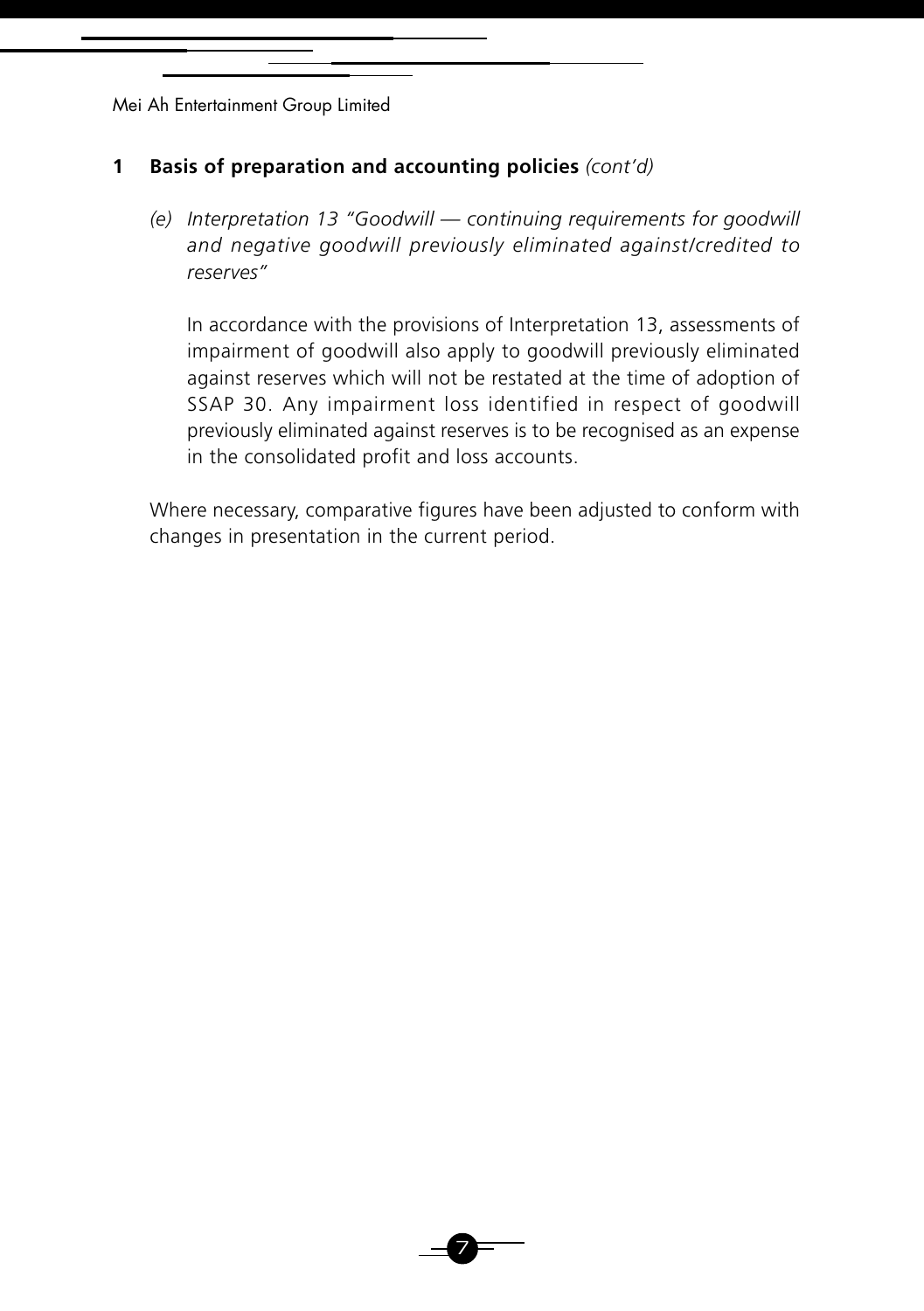# **2 Turnover and segment information**

The Group is principally engaged in the production and distributions of films and programs, film exhibition, film rights sub-licensing and provision of information technology and related services. Revenues by principal activities recognised during the period are as follows:

|                                                                                                |                                                                                          |                                                               | <b>Unaudited</b><br><b>HK\$'000</b>           | Six months ended 30th September 2001                  |               |              |
|------------------------------------------------------------------------------------------------|------------------------------------------------------------------------------------------|---------------------------------------------------------------|-----------------------------------------------|-------------------------------------------------------|---------------|--------------|
|                                                                                                | <b>Distribution</b><br>of films and<br>programs in<br>audio visual<br>product<br>formats | Film<br>exhibition<br>and film<br>rights<br>sub-<br>licensing | Provision<br>of<br>and<br>related<br>services | internet Processing<br>of audio<br>visual<br>products | <b>Others</b> | Group        |
| Revenues                                                                                       | 67,158                                                                                   | 11,043                                                        | 232                                           |                                                       | 183           | 78,616       |
| Segments results                                                                               | 13,695                                                                                   | (3, 954)                                                      | (466)                                         |                                                       | (3, 351)      | 5,924        |
| Finance costs                                                                                  |                                                                                          |                                                               |                                               |                                                       |               | (2, 162)     |
| Share of profits<br>less losses of:<br>Jointly controlled<br>entity<br>Associated<br>companies | (661)                                                                                    |                                                               | (1, 159)                                      | 1,841                                                 |               | (661)<br>682 |
| Profit before taxation<br>Taxation                                                             |                                                                                          |                                                               |                                               |                                                       |               | 3,783        |
| Profit attributable<br>to shareholders                                                         |                                                                                          |                                                               |                                               |                                                       |               | 3,783        |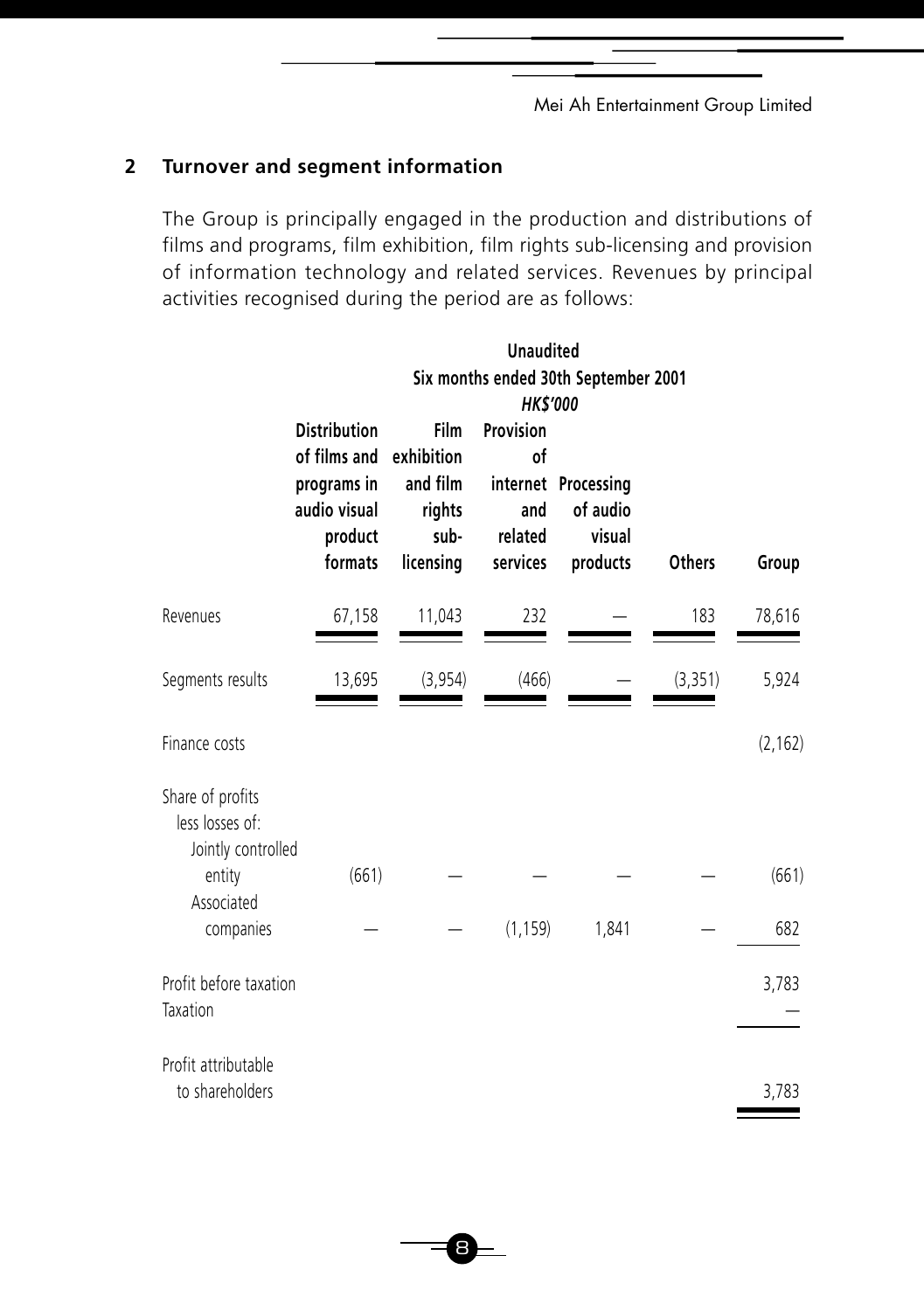# **2 Turnover and segment information** *(cont'd)*

|                                                                                |                                                                                          |                                                               | <b>Unaudited</b>                                                 | Six months ended 30th September 2000                  |               |                    |
|--------------------------------------------------------------------------------|------------------------------------------------------------------------------------------|---------------------------------------------------------------|------------------------------------------------------------------|-------------------------------------------------------|---------------|--------------------|
|                                                                                | <b>Distribution</b><br>of films and<br>programs in<br>audio visual<br>product<br>formats | Film<br>exhibition<br>and film<br>rights<br>sub-<br>licensing | <b>HK\$'000</b><br>Provision<br>of<br>and<br>related<br>services | internet Processing<br>of audio<br>visual<br>products | <b>Others</b> | Group              |
| Revenues                                                                       | 89,742                                                                                   | 17,043                                                        | 2,037                                                            |                                                       | 600           | 109,422            |
| Segments results                                                               | 10,096                                                                                   | 989                                                           | 502                                                              |                                                       | 6,736         | 18,323             |
| Finance costs                                                                  |                                                                                          |                                                               |                                                                  |                                                       |               | (1, 913)           |
| Share of losses of:<br>Jointly controlled<br>entity<br>Associated<br>companies | (791)                                                                                    |                                                               | (10, 595)                                                        | (1,651)                                               |               | (791)<br>(12, 246) |
| Profit before taxation<br>Taxation                                             |                                                                                          |                                                               |                                                                  |                                                       |               | 3,373              |
| Profit attributable<br>to shareholders                                         |                                                                                          |                                                               |                                                                  |                                                       |               | 3,373              |

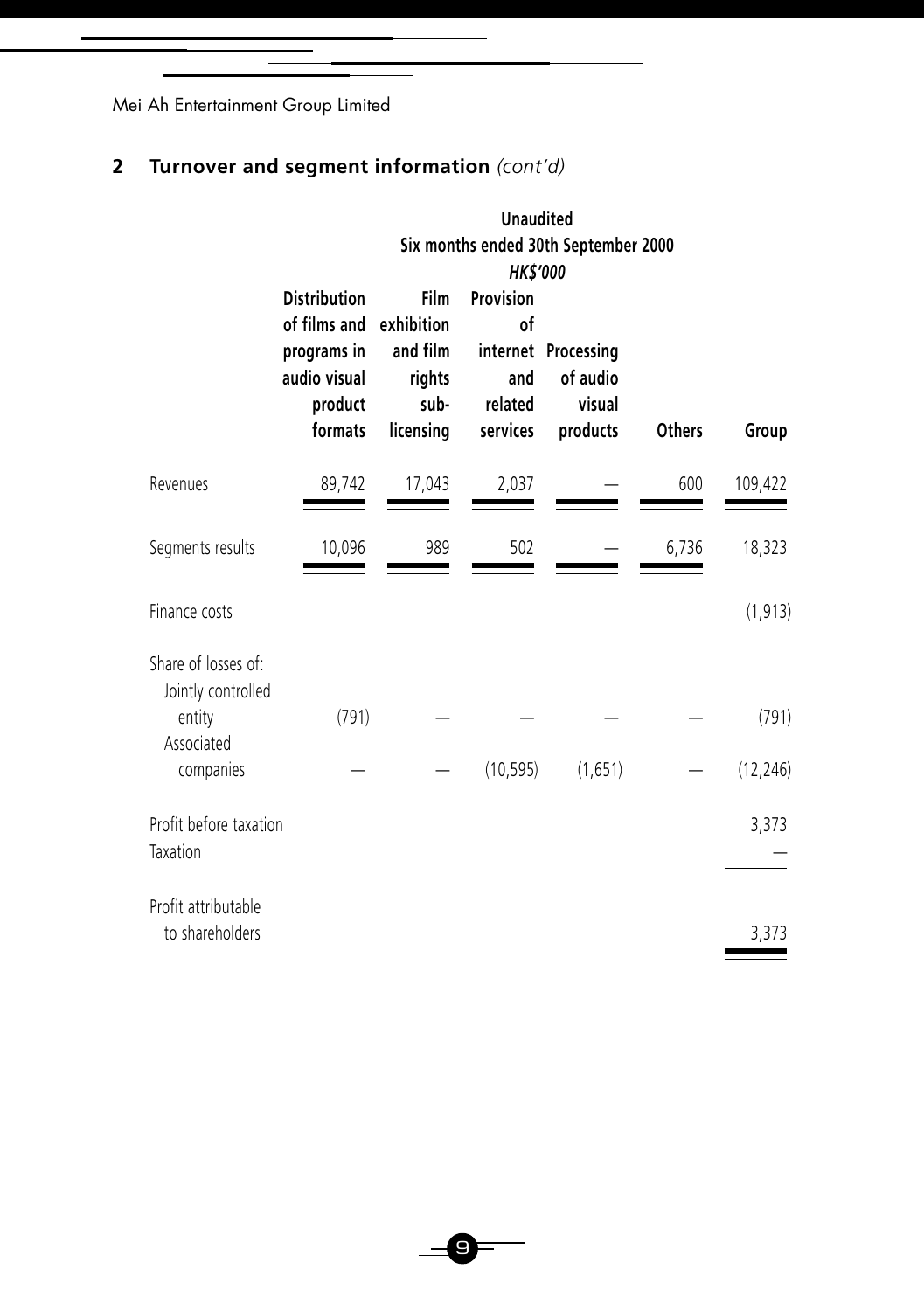# **3 Operating profit**

Operating profit is stated after crediting and charging the following:

|                                               | <b>Unaudited</b><br>Six months ended<br>30th September |          |
|-----------------------------------------------|--------------------------------------------------------|----------|
|                                               | 2001                                                   | 2000     |
|                                               | HK\$'000                                               | HK\$'000 |
| Crediting                                     |                                                        |          |
| Gain on disposal of investment securities     | 6,166                                                  |          |
| Gain on dilution of interest in an associated |                                                        |          |
| company, net of premium on acquisition        |                                                        |          |
| of additional interest in that associated     |                                                        |          |
| company prior to the dilution                 |                                                        | 6,563    |
| Interest income                               | 4                                                      | 636      |
|                                               |                                                        |          |
| Charging                                      |                                                        |          |
| Amortisation of film rights                   | 8,032                                                  | 10,268   |
| Depreciation:                                 |                                                        |          |
| — owned fixed assets                          | 7,304                                                  | 7,874    |
| -leased fixed assets                          | 179                                                    | 18       |
| Loss on disposal of fixed assets              | 40                                                     |          |

# **4 Taxation**

No provision for Hong Kong and overseas profits tax has been made as there are sufficient tax losses brought forward to set off against the assessable profit for the period.

The Group's jointly controlled entity in mainland China did not have any assessable income for mainland China tax purposes and accordingly no provision for mainland China taxation has been made in the accounts.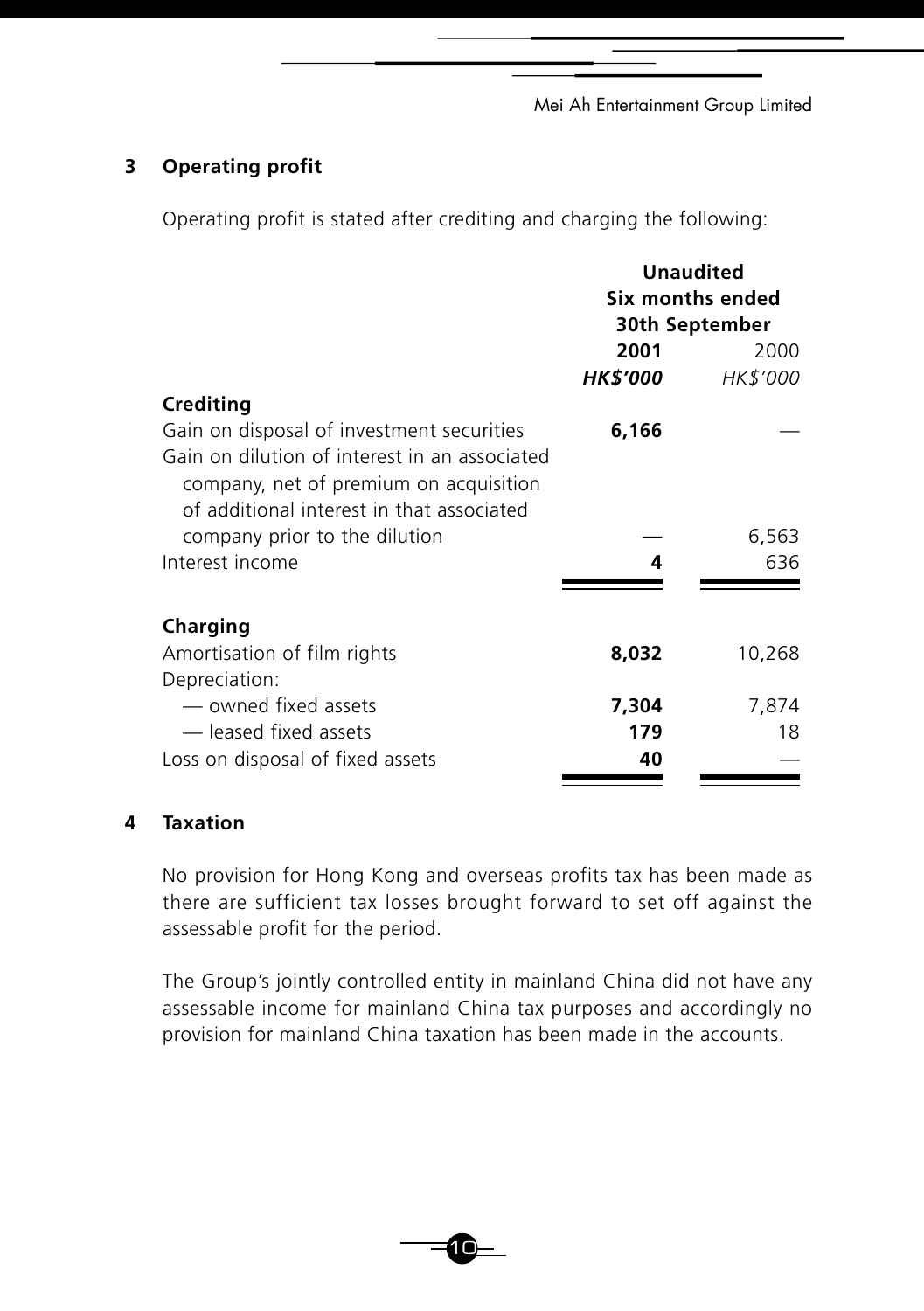### **5 Earnings per share**

The calculation of basic earnings per share is based on the Group's profit attributable to shareholders of HK\$3,783,000 (2000: HK\$3,373,000) and on the weighted average of 771,073,977 (2000: 771,124,200) shares in issue taking into account the effect of the bonus issue on 13th October 2000. The earnings per share for 2000 has been adjusted accordingly.

The outstanding share options as at 30th September 2001 have not been included in the calculation of the diluted earnings per share as the exercise of these share options would have an anti-dilutive effect.

#### **6 Fixed assets**

|                           | <b>Unaudited</b> | Audited         |
|---------------------------|------------------|-----------------|
|                           | 30th             | 31st            |
|                           | September        | March           |
|                           | 2001             | 2001            |
|                           | <b>HK\$'000</b>  | <i>HK\$'000</i> |
| Opening net book amount   | 181,081          | 143,668         |
| Adjustment on revaluation |                  | (4,240)         |
| Additions                 | 11,941           | 57,398          |
| Disposals                 | (1)              | (16)            |
| Depreciation (Note 3)     | (7, 483)         | (15, 729)       |
| Closing net book amount   | 185,538          | 181,081         |

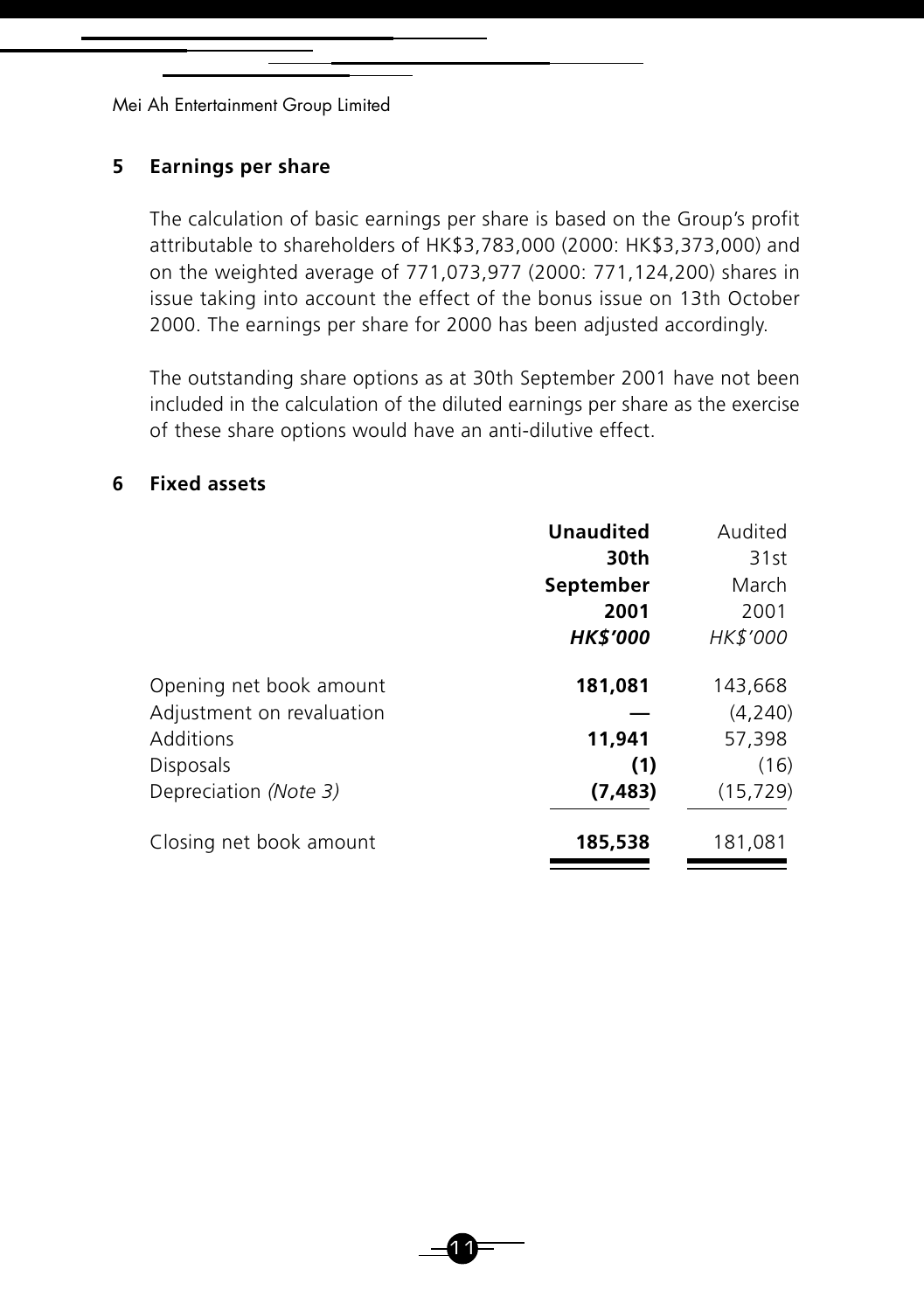# **7 Film rights and films in progress**

| Six months ended 30th September 2001            | <b>Unaudited</b><br><b>HK\$'000</b> |
|-------------------------------------------------|-------------------------------------|
| Opening net book amount, as previously reported | 52,244                              |
| Additions during the period                     | 13,184                              |
| Amortisation charge (Note 3)                    | (8,032)                             |
| Closing net book amount                         | 57,396                              |
| At 30th September 2001                          |                                     |
| Cost                                            | 258,178                             |
| Accumulated amortisation                        | (200, 782)                          |
| Net book amount                                 | 57,396                              |
|                                                 | Audited                             |
| At 31st March 2001                              | HK\$'000                            |
| Cost                                            | 244,994                             |
| Accumulated amortisation                        | (192, 750)                          |
| Net book amount                                 | 52,244                              |

 $-2$ 

÷,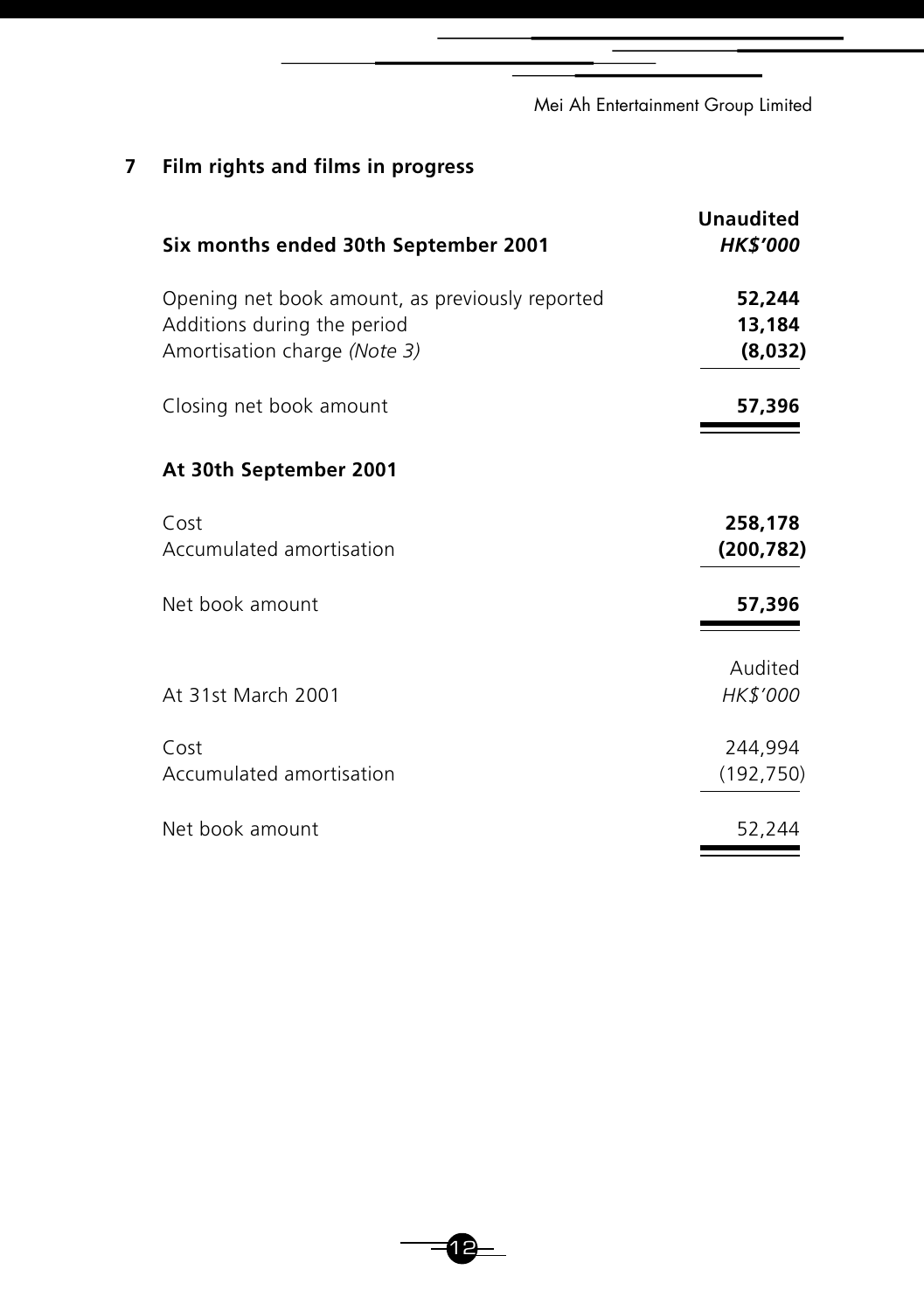### **8 Accounts receivable**

The ageing analysis of accounts receivable is as follows:

|                     | <b>Unaudited</b> | Audited  |
|---------------------|------------------|----------|
|                     | 30th             | 31st     |
|                     | September        | March    |
|                     | 2001             | 2001     |
|                     | <b>HK\$'000</b>  | HK\$'000 |
| Current to 3 months | 17,078           | 18,381   |
| 4 to 6 months       | 2,271            | 516      |
| Over 6 months       | 3,003            | 1,890    |
|                     | 22,352           | 20,787   |

The sales of films and programs in audio visual product formats are with credit terms of 7 to 30 days. The turnover from film exhibition, film rights sub-licensing and the provision of information technology and related services are on open account term. Certain balances are covered by customers' deposits placed with the Group.

### **9 Accounts payable**

The ageing analysis of accounts payable is as follows:

|                     | <b>Unaudited</b> | Audited  |
|---------------------|------------------|----------|
|                     | 30th             | 31st     |
|                     | September        | March    |
|                     | 2001             | 2001     |
|                     | <b>HK\$'000</b>  | HK\$'000 |
| Current to 3 months | 3,354            | 3,492    |
| 4 to 6 months       | 275              | 2,141    |
| Over 6 months       | 5,228            | 2,785    |
|                     | 8,857            | 8,418    |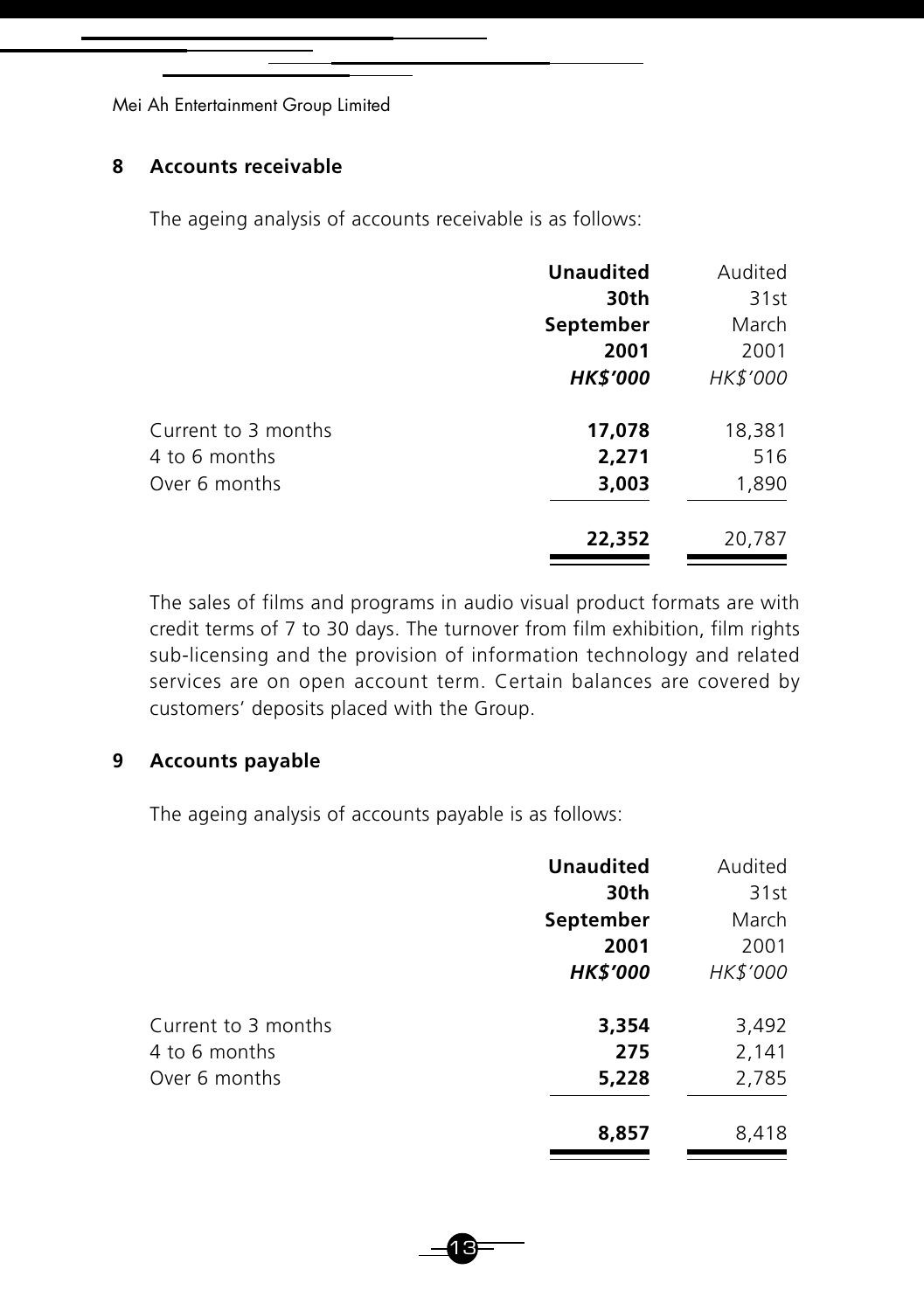# **10 Long term liabilities**

|                                             | <b>Unaudited</b> | Audited  |
|---------------------------------------------|------------------|----------|
|                                             | 30th             | 31st     |
|                                             | September        | March    |
|                                             | 2001             | 2001     |
|                                             | <b>HK\$'000</b>  | HK\$'000 |
| Secured bank loans (note (a))               | 33,931           | 30,304   |
| Obligations under finance leases (note (b)) | 974              | 924      |
|                                             | 34,905           | 31,228   |
| Current portion of long-term liabilities    | (5,878)          | (6,058)  |
|                                             | 29,027           | 25,170   |
|                                             |                  |          |

(a) Secured bank loans are repayable in the following periods:

|                            | <b>Unaudited</b> | Audited  |
|----------------------------|------------------|----------|
|                            | 30th             | 31st     |
|                            | September        | March    |
|                            | 2001             | 2001     |
|                            | <b>HK\$'000</b>  | HK\$'000 |
| Within one year            | 5,222            | 5,516    |
| In the second year         | 3,542            | 1,389    |
| In the third to fifth year | 10,171           | 1,001    |
| After the fifth year       | 14,996           | 22,398   |
|                            | 28,709           | 24,788   |
|                            | 33,931           | 30,304   |

 $= 14$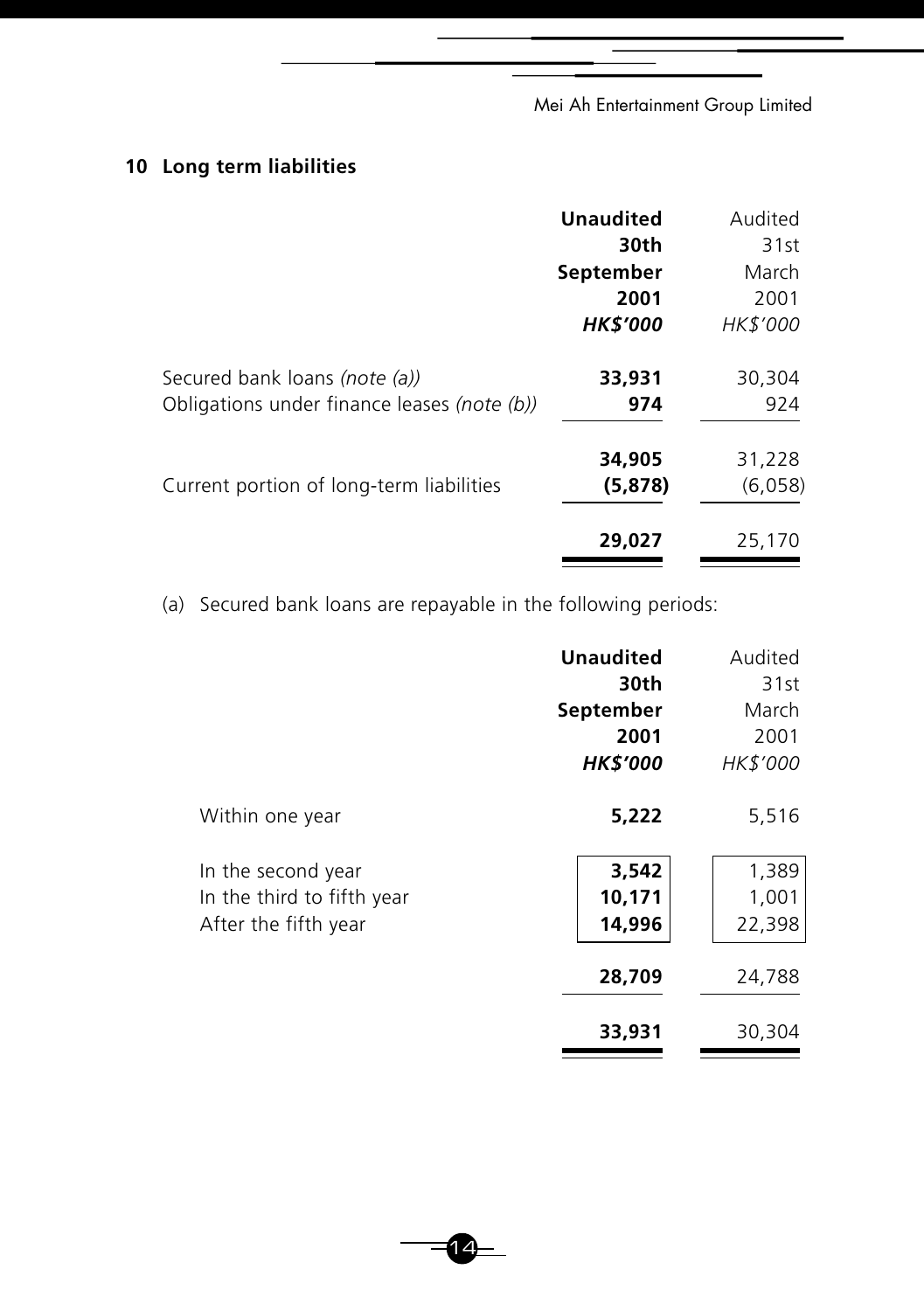# **10 Long term liabilities** *(cont'd)*

(b) Obligations under finance leases are repayable in the following periods:

|                                             |                  | Restated   |
|---------------------------------------------|------------------|------------|
|                                             | <b>Unaudited</b> | Audited    |
|                                             | 30th September   | 31st March |
|                                             | 2001             | 2001       |
|                                             | <b>HK\$'000</b>  | HK\$'000   |
| Within one year                             | 656              | 542        |
| In the second year                          | 224              | 353        |
| In the third to fifth year inclusive        | 94               | 29         |
|                                             | 974              | 924        |
| Future finance charges on<br>finance leases | 152              | 123        |
| Present value of finance                    |                  |            |
| lease liabilities                           | 1,126            | 1.047      |

The present value of finance lease liabilities is as follows:

| Within one year                      | 746   | 609   |
|--------------------------------------|-------|-------|
| In the second year                   | 264   | 398   |
| In the third to fifth year inclusive | 116   | 40    |
|                                      | 1,126 | 1.047 |

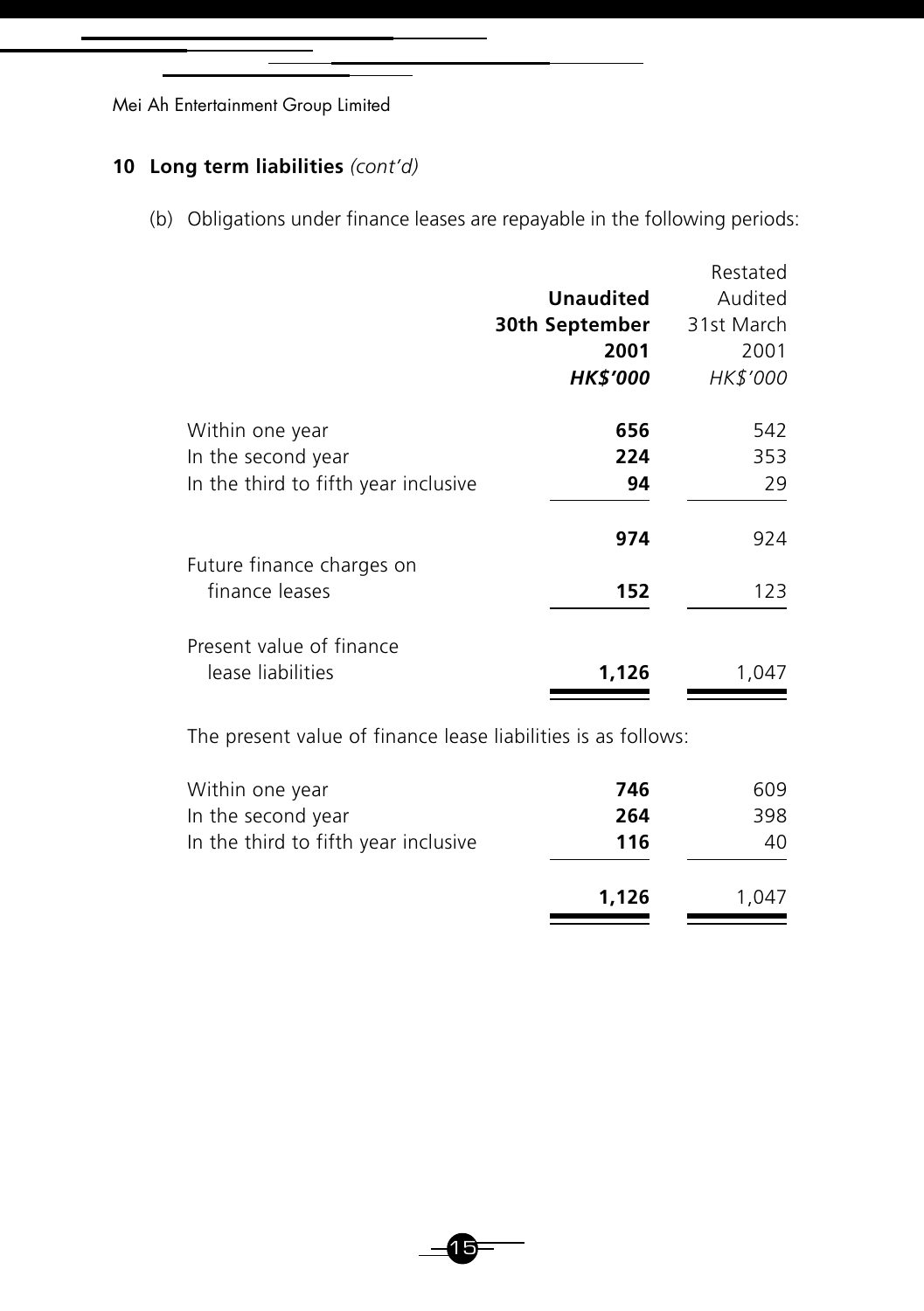#### **11 Share capital**

|                                                       | <b>Authorised</b><br>(Ordinary shares of<br><b>HK\$0.10 each)</b>            |                  |  |
|-------------------------------------------------------|------------------------------------------------------------------------------|------------------|--|
|                                                       | No. of shares<br>(Thousands)                                                 | <i>HK\$'000</i>  |  |
| At 30th September and 31st March 2001                 | 3,000,000                                                                    | 300,000          |  |
|                                                       | <b>Issued and fully paid</b><br>(Ordinary shares of<br><b>HK\$0.10 each)</b> |                  |  |
|                                                       | No. of shares<br>(Thousands)                                                 | <i>HK\$'000</i>  |  |
| At 1st October 2000<br>Issue of shares (note $(a)$ )  | 257,042<br>514,083                                                           | 25,704<br>51,408 |  |
| At 31st March 2001<br>Repurchase of shares (note (b)) | 771,125<br>(125)                                                             | 77,112<br>(12)   |  |
| At 30th September 2001                                | 771,000                                                                      | 77,100           |  |

- (a) On 13th October 2000, the issue share capital of the Company was increased to HK\$77,112,420 by applying HK\$51,408,280 standing to the credit of the share premium account in payment in full at par of 514,082,800 ordinary shares of HK\$0.10 each on the basis of two new ordinary shares for one share held on 28th September 2000. These shares rank pari passu in all respect with the existing issued shares.
- (b) During the period, 124,200 repurchased ordinary shares of HK\$0.10 each were cancelled.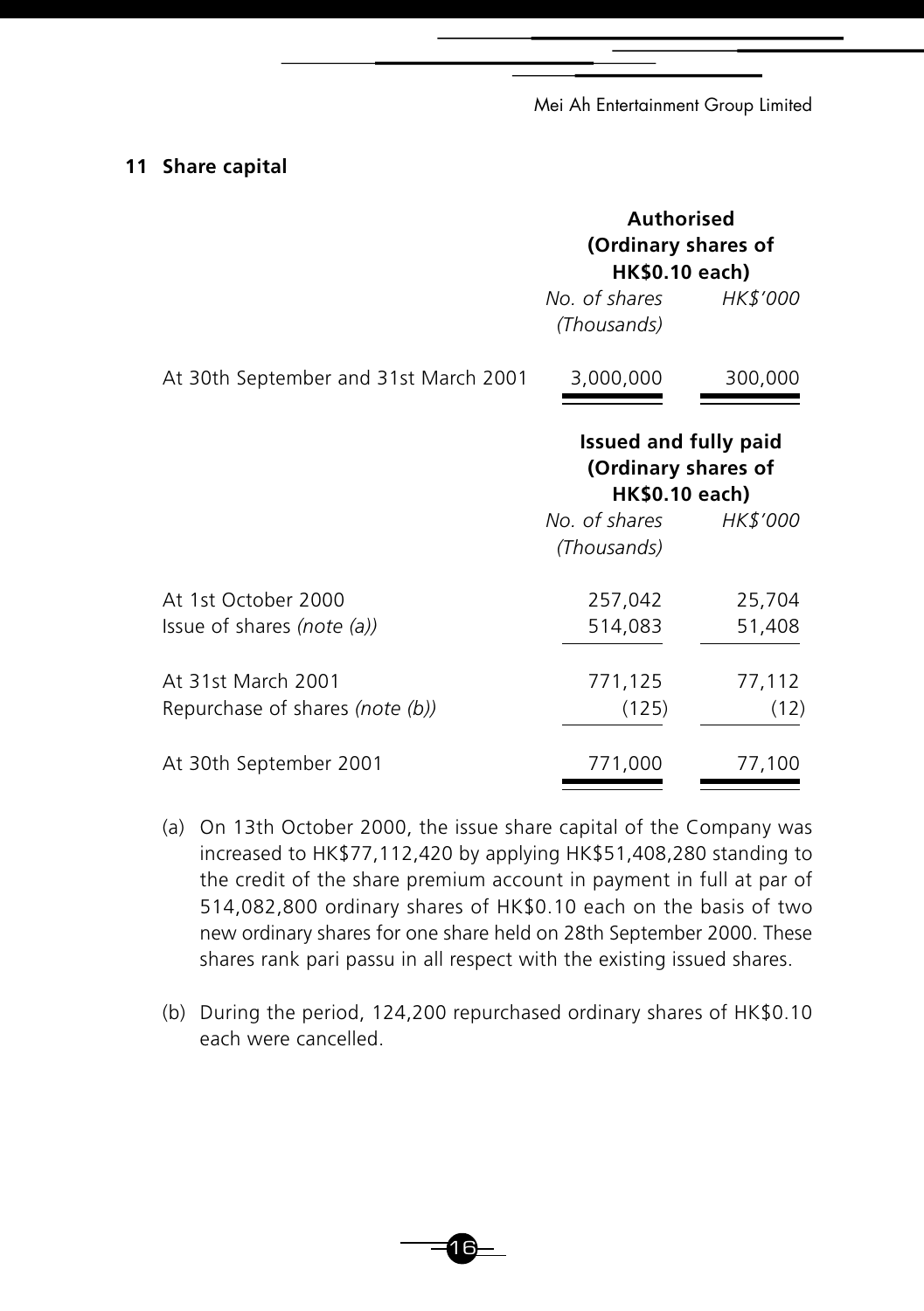# **12 Reserves**

|                                                                   | premium<br>HK\$'000 | Share Contributed<br>surplus<br>HK\$'000 | Exchange<br>difference<br>HK\$'000 | Investment<br>properties<br>revaluation<br>reserve<br>HK\$'000 | Other<br>properties<br>reserve<br>HK\$'000 | revaluation Accumulated<br>losses<br>HK\$'000 | <b>Total</b><br>HK\$'000 |
|-------------------------------------------------------------------|---------------------|------------------------------------------|------------------------------------|----------------------------------------------------------------|--------------------------------------------|-----------------------------------------------|--------------------------|
| At 1st April 2000                                                 | 274,303             | 118,620                                  | (306)                              | 4,583                                                          | 3,329                                      | (48, 088)                                     | 352,441                  |
| Profit for the period                                             |                     |                                          |                                    |                                                                |                                            | 3,373                                         | 3,373                    |
| At 30th September 2000                                            | 274,303             | 118,620                                  | (306)                              | 4,583                                                          | 3,329                                      | (44, 715)                                     | 355,814                  |
| Capitalisation issue                                              | (51, 408)           |                                          |                                    |                                                                |                                            |                                               | (51, 408)                |
| Issuing expenses<br>Deficit on revaluation of                     | (33)                |                                          |                                    |                                                                |                                            |                                               | (33)                     |
| properties                                                        |                     |                                          |                                    | (350)                                                          | (2,500)                                    |                                               | (2,850)                  |
| Loss for the period                                               |                     |                                          |                                    |                                                                |                                            | (2, 175)                                      | (2, 175)                 |
| Effect of adopting                                                |                     |                                          |                                    |                                                                |                                            |                                               |                          |
| SSAP <sub>31</sub>                                                |                     | 9,798                                    |                                    |                                                                |                                            | (9,798)                                       |                          |
| At 31st March 2001<br>as restated                                 | 222,862             | 128,418                                  | (306)                              | 4,233                                                          | 829                                        | (56, 688)                                     | 299,348                  |
| At 1st April 2001 as<br>previously reported<br>Effect of adopting | 222,862             | 118,620                                  | (306)                              | 4,233                                                          | 829                                        | (46, 890)                                     | 299,348                  |
| SSAP 31                                                           |                     | 9,798                                    |                                    |                                                                |                                            | (9,798)                                       |                          |
| At 1st April 2001                                                 |                     |                                          |                                    |                                                                |                                            |                                               |                          |
| as restated                                                       | 222,862             | 128,418                                  | (306)                              | 4,233                                                          | 829                                        | (56, 688)                                     | 299,348                  |
| Repurchase of shares                                              | (31)                |                                          |                                    |                                                                |                                            |                                               | (31)                     |
| Profit for the period                                             |                     |                                          |                                    |                                                                |                                            | 3,783                                         | 3,783                    |
| At 30th September 2001                                            | 222,831             | 128,418                                  | (306)                              | 4,233                                                          | 829                                        | (52, 905)                                     | 303,100                  |

Ξ

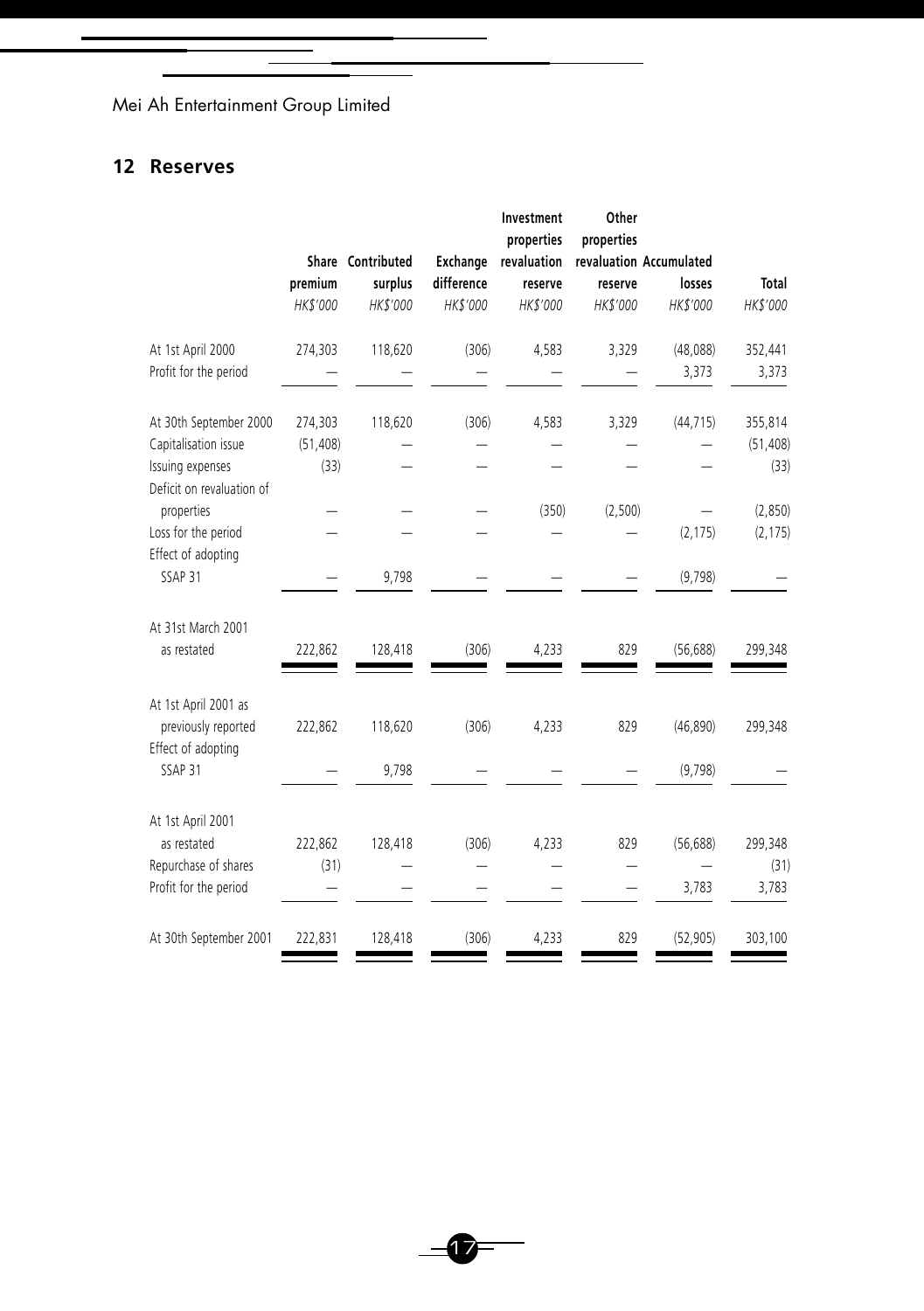# **12 Reserves** *(cont'd)*

The following table summarises the effect on net profit for the six months ended 30th September 2000 and for the year ended 31st March 2001 resulting from the Group's adoption of the new accounting standards:

|                                                                                                                       | <b>Restated</b><br>Twelve<br>months ended<br>31st March<br>2001<br>Net profit/(loss)<br><i>HK\$'000</i> | Unaudited<br>Six<br>months ended<br>30th September<br>2000<br>Net profit<br><i>HK\$'000</i> |
|-----------------------------------------------------------------------------------------------------------------------|---------------------------------------------------------------------------------------------------------|---------------------------------------------------------------------------------------------|
| Profit for the periods as<br>previously reported<br>Impairment of goodwill recognised<br>upon the adoption of SSAP 31 | 1,198<br>(9,798)                                                                                        | 3,373                                                                                       |
| Profit for the periods as<br>retrospectively restated                                                                 | (8,600)                                                                                                 | 3,373                                                                                       |
| Basic (loss)/earnings per share:<br>As previously reported<br>As retrospectively restated                             | $0.2$ cents<br>$(1.12 \text{ cents})$                                                                   | $1.31$ cents<br>$0.44$ cents                                                                |

# **13 Contingent liabilities**

|                                                                              | Group           |                 |                 | Company         |
|------------------------------------------------------------------------------|-----------------|-----------------|-----------------|-----------------|
|                                                                              | 30th            | 31st            | 30th            | 31st            |
|                                                                              | September       |                 | March September | March           |
|                                                                              | 2001            | 2001            | 2001            | 2001            |
|                                                                              | <b>HK\$'000</b> | <b>HK\$'000</b> | <b>HK\$'000</b> | <b>HK\$'000</b> |
| Guarantee given to banks<br>in respect of utilised<br>banking facilities of: |                 |                 |                 |                 |
| Subsidiaries                                                                 |                 |                 | 55,230          | 51,454          |
| Associated companies                                                         | 1,940           | 2,997           | 1,940           | 2,997           |
|                                                                              | 1,940           | 2.997           | 57,170          | 54.451          |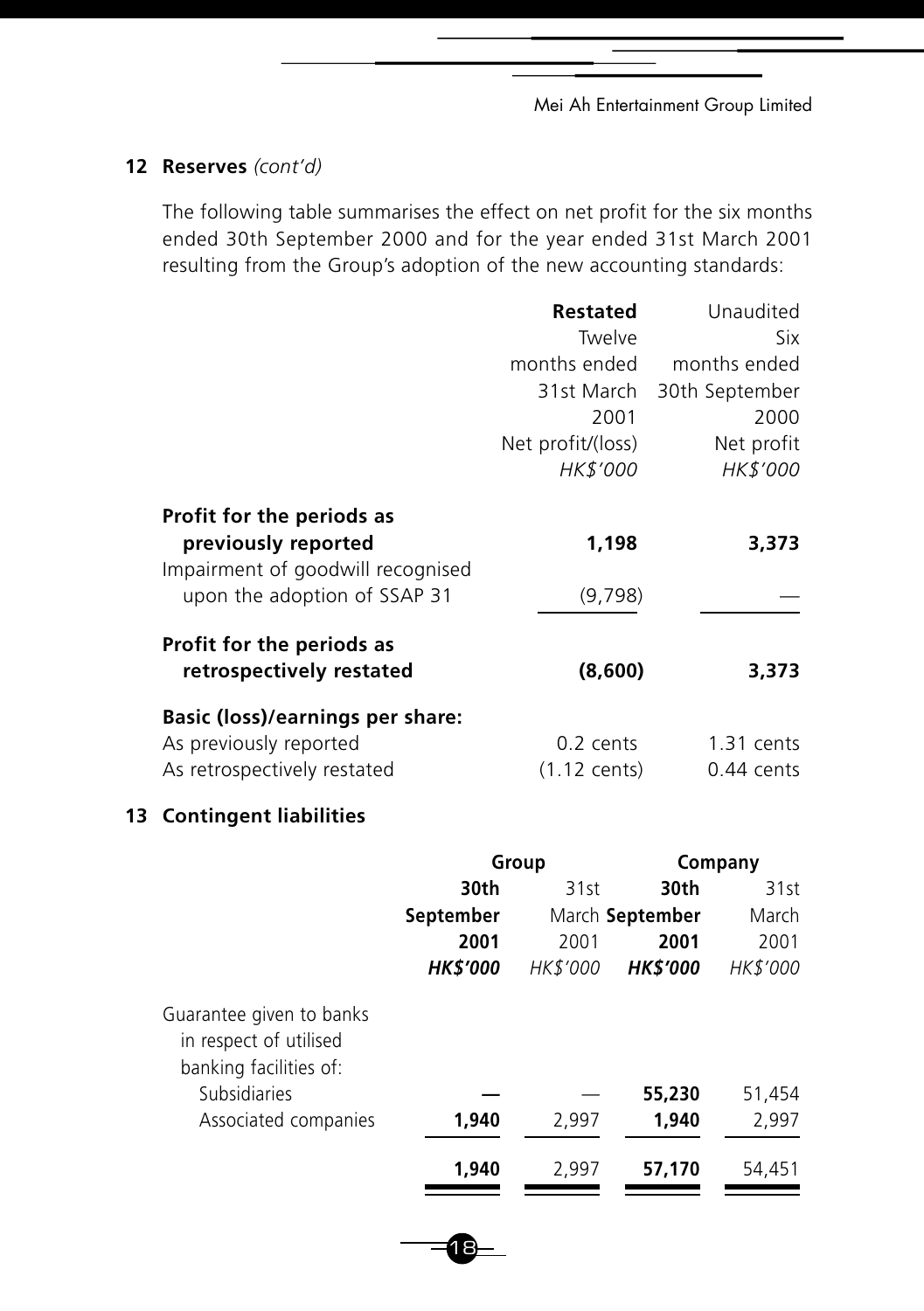### **14 Commitments**

(a) As at 30th September 2001, the Group had capital and financial commitments not provided for in these financial statements as follows:

|      |                                                                                           | <b>Unaudited</b><br>30th<br>September<br>2001<br><b>HK\$'000</b> | Audited<br>31st<br>March<br>2001<br><i>HK\$'000</i> |
|------|-------------------------------------------------------------------------------------------|------------------------------------------------------------------|-----------------------------------------------------|
| (i)  | Capital commitment for property,<br>plant and machinery                                   |                                                                  | 2,570                                               |
| (ii) | Capital commitment in respect<br>of land and properties under<br>development              | 18,993                                                           | 21,871                                              |
|      | (iii) Other commitments in respect of<br>— film production<br>- film licensing agreements | 26,046<br>24,294                                                 | 26,780<br>25,333                                    |
|      |                                                                                           | 50,340                                                           | 52,113                                              |

(b) As at 30th September 2001, the Group had total future aggregate minimum lease payments under non-cancellable operating leases as follows:

|                               | <b>Unaudited</b> | Audited  |
|-------------------------------|------------------|----------|
|                               | 30th             | 31st     |
|                               | September        | March    |
|                               | 2001             | 2001     |
|                               | <b>HK\$'000</b>  | HK\$'000 |
| Operating lease which expire: |                  |          |
| — within one year             | 118              | 272      |
|                               |                  |          |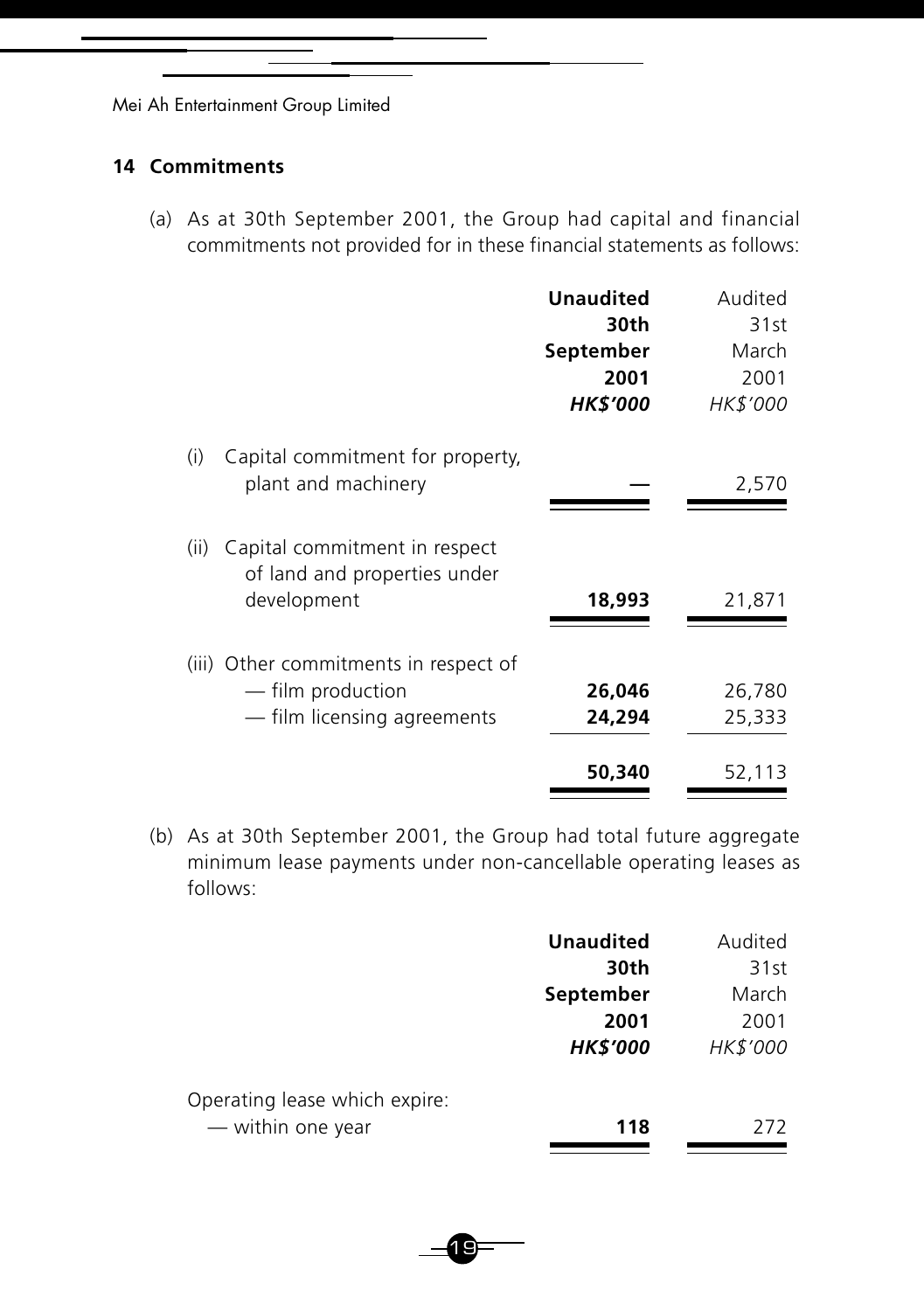### **15 Related party transactions**

Significant related party transactions, which were carried out in the normal course of the Group's business are as follows:

|                               |                   |                         | <b>Unaudited</b><br>six months ended<br>30th September |
|-------------------------------|-------------------|-------------------------|--------------------------------------------------------|
|                               | Note              | 2001<br><b>HK\$'000</b> | 2000<br><b>HK\$'000</b>                                |
| Replication fee paid to       |                   |                         |                                                        |
| associated company            | (a)               | 33,091                  | 40,214                                                 |
| Interest income from          |                   |                         |                                                        |
| associated company            |                   |                         | 384                                                    |
| Origination fee received from |                   |                         |                                                        |
| associated companies          | (b)               | 41                      | 294                                                    |
| Rental income from            |                   |                         |                                                        |
| associated companies          | $\left( c\right)$ | 6,300                   | 6,950                                                  |
| Website development and       |                   |                         |                                                        |
| web hosting fees from an      |                   |                         |                                                        |
| associated company            | (d)               | 37                      | 1,855                                                  |
| Sales of goods to an          |                   |                         |                                                        |
| associated company            | (e)               | 614                     | 2,484                                                  |

- (a) Replication fee paid to the associated company was charged at prices and terms no less favourable to the Group than those charged to other third party customers by that associated company. The transaction was conducted in the normal course of business of the Group.
- (b) Origination fees received from associated companies were charged at prices and terms no less than those charged to other third party customers of the Group.
- (c) Rental income from leasing of certain plant and machinery to certain associated companies was determined on a cost reimbursement basis.

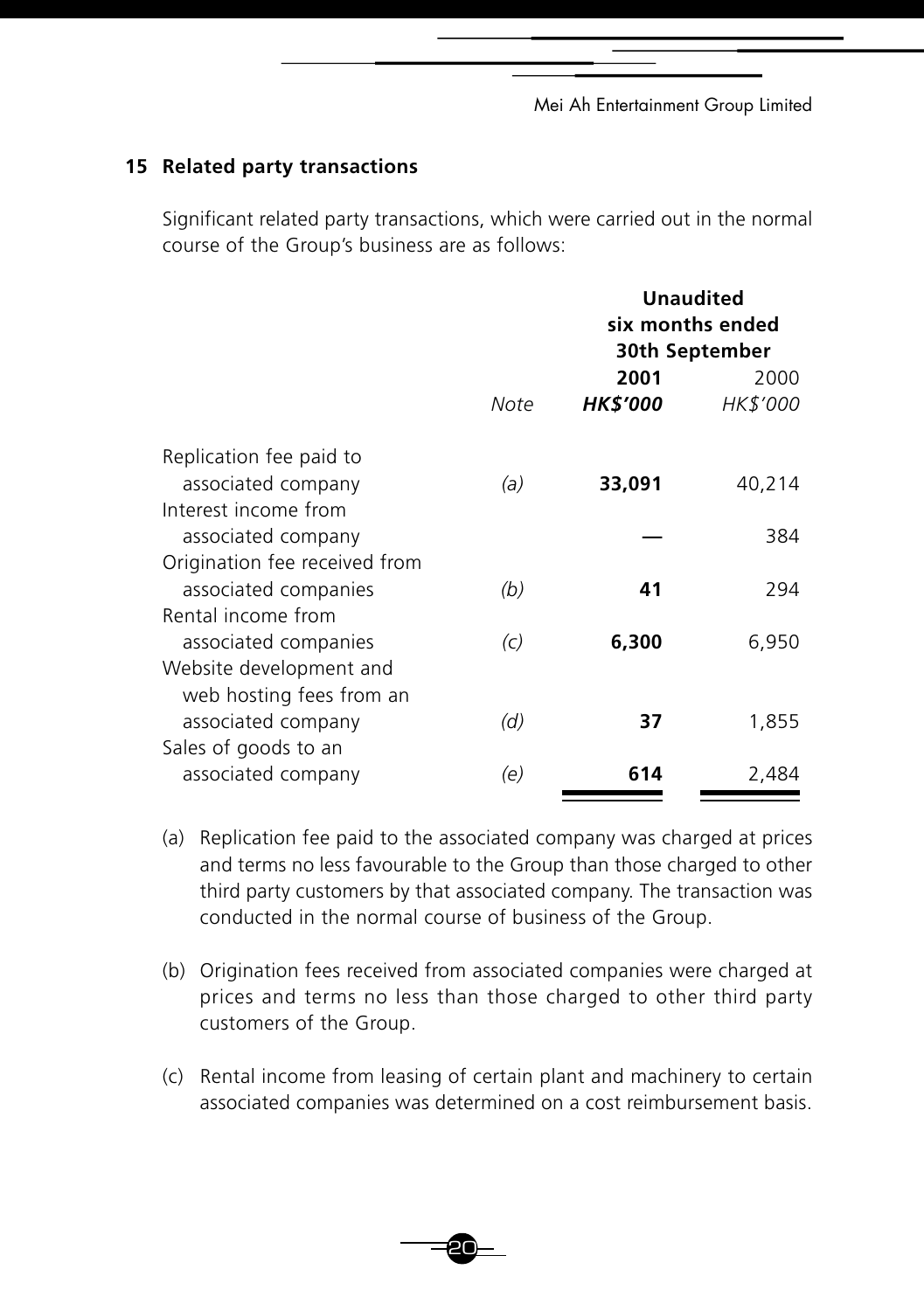### **15 Related party transactions** *(cont'd)*

- (d) Website development and web hosting fees received from an associated company were determined in accordance with the relevant service agreements.
- (e) Sales of audio visual products to an associated company, which were conducted in the normal course of business, were made at prices and terms no less than those charged to other third party customers of the Group.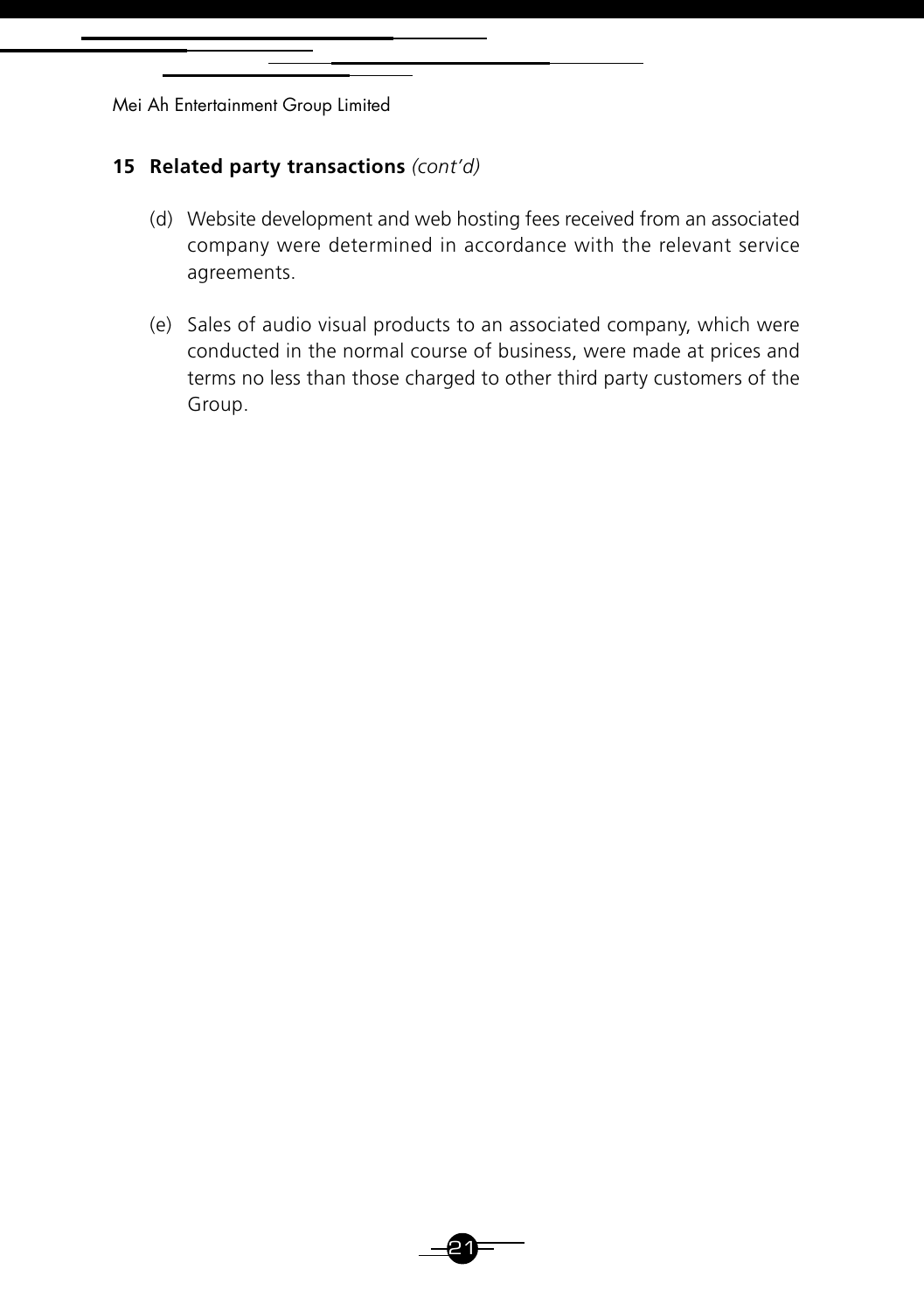### **MANAGEMENT DISCUSSION AND ANALYSIS**

### **FINANCIAL HIGHLIGHTS**

|                          | <b>Unaudited</b> |                  |           |
|--------------------------|------------------|------------------|-----------|
|                          |                  | six months ended |           |
|                          |                  | 30th September   |           |
|                          | 2001             | 2000             | Change    |
|                          | <b>HK\$'000</b>  | HK\$'000         |           |
| Turnover                 | 78,616           | 109,422          | $-28.2\%$ |
| Operating Profit         | 5,924            | 18,323           | $-67.7\%$ |
| Profit Attributable to   |                  |                  |           |
| Shareholders             | 3,783            | 3,373            | $+12.2\%$ |
| Basic Earnings per Share | $0.49$ cents     | $0.44$ cents     | $-11.4%$  |

# **OVERVIEW OF THE GROUP**

During the period under review, the Group has been operating under an economic recession as based on the definition of two consecutive quarters of negative growth in GDP, turnover has fallen by approximately 28% when comparing with the same period of last year.

Despite of the price discounts which had created heavy pressure on the Group's gross profit margin, the general deflation and the Group's continual efforts in cost control helped upholding the Group's gross profit margin at a similar level of last period.

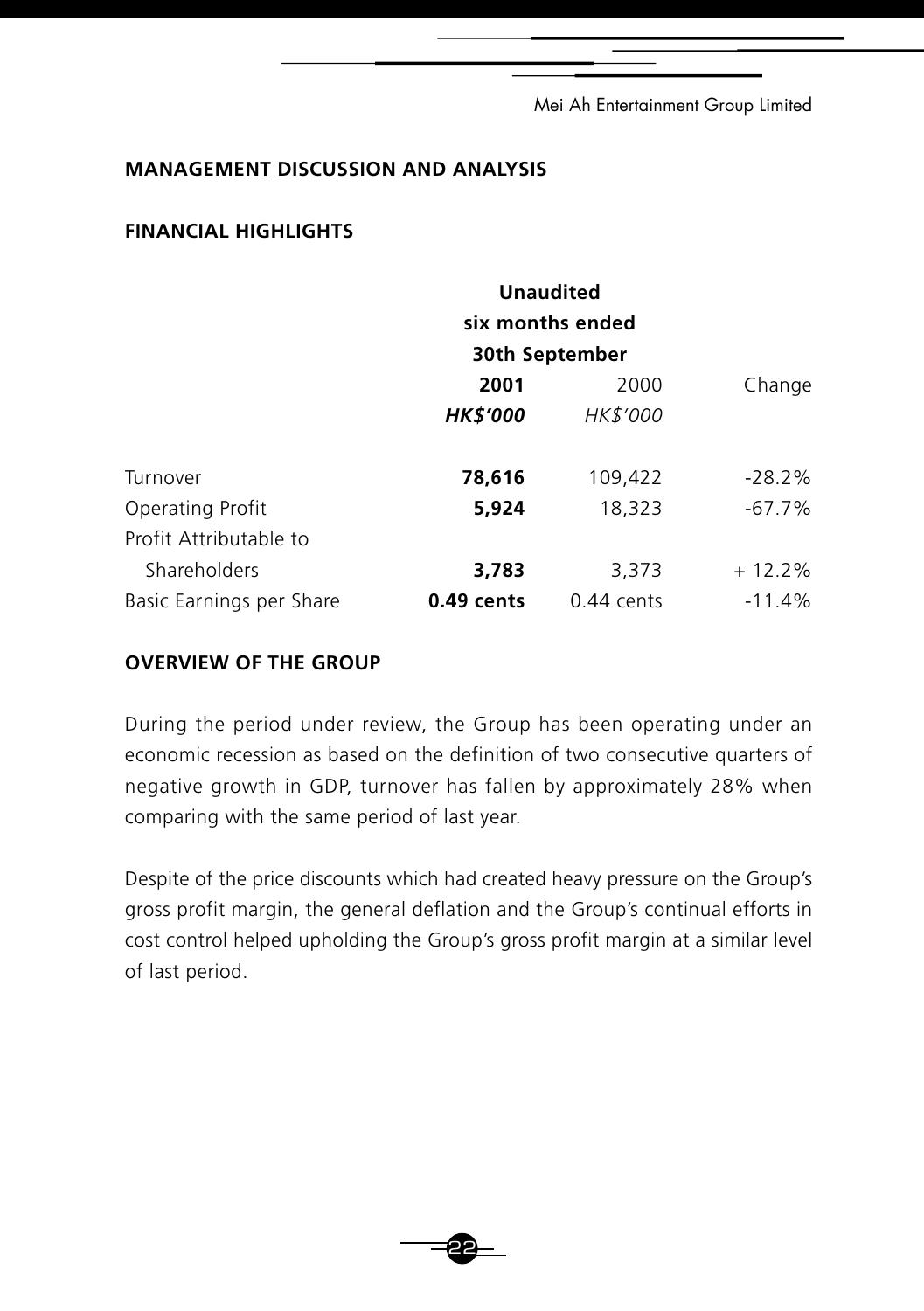The Group's long term equity interest in Era Information & Entertainment Limited ("ERA"), a company listed on the Growth Enterprise Market of The Stock Exchange of Hong Kong Limited on 28th June 2001, was realized in the current period and had contributed gain of HK\$6,166,000 to the Group.

Irrespective of the bleak outlook and difficult operating environment, the Group has achieved a 12% growth in profit attributable to shareholders during the period under review.

# **PROSPECTS — POSITION FOR NEW CHALLENGES**

Looking forward, the directors are confident about the Group's development future.

Firstly, China's entry into the World Trade Organization ("WTO") will provide an unprecedented opportunity for the Group. The WTO entry will bring out much-needed economic stimuli and further catalyze the economic reform and legal reform that are currently in progress in China. This will help to substantially expand market demands for entertainment products, improving protection of copyrights and opening up markets that were previously not open to overseas operators. With a strong distribution network currently underdevelopment in China and several long established sino-foreign joint ventures in China, the Group is well positioned to capitalize on the new market opportunities.

Secondly, the recent technological development is opening up uncharted territories for the Group. With rapid development of broadband internet services with various webcasting, multicasting and video-on-demand technologies that are bringing down some of the existing market barriers, the Directors believe that the Group is poised to increase its market share of the entertainment markets in the region.

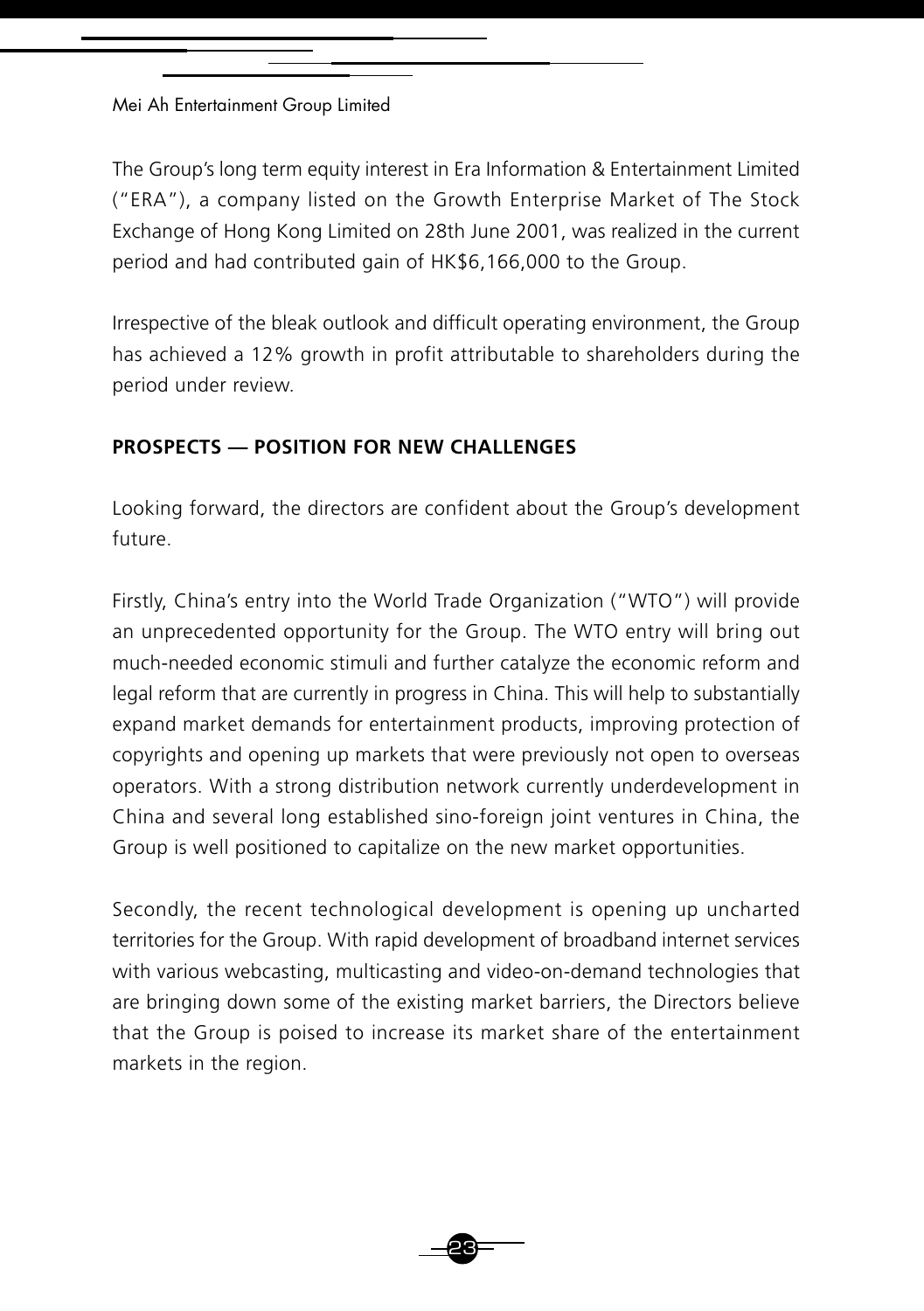To take advantage of these opportunities, the Group is taking the strategy of increasing Total Market Penetration by leveraging its strength in its movie library and the distribution network. The Group intends to increase its total market penetration by maximize its market share in all product media and geographic markets and by improving profitability of total distribution network. This will be achieved by strengthening and expanding its existing distribution networks and by developing new distribution channels and geographic markets, and by synergistic interaction of these product media and markets.

To implement this strategy, the Group is seeking to further moneytize its movie library through product media proliferation and geographic market expansion. The Group's library is one of the most prolific Chinese movie libraries in the world. It has numerous Chinese blockbusters, TV drama series of famous Chinese readings or historic figures, collections of well-known Japanese directors, educational programs and documentary series on nature, animals and Chinese culture as well as customs and medicated foods. The directors expect the demands for our products to substantially increase in the coming years.

As another key step to implement the strategy, the Group is making a major move to enter the TV market by launching a pan-regional satellite movie channel service on 28th March 2001. The Group aims to develop it into a premier Chinese home cinema or "Chinese HBO" for billions of Chinese viewers in the region, with a long term strategic objective of developing it into the Chinese Movie Channel of Choice for all Chinese-Language viewers over the world. MATV Limited ("MATV"), the Group's wholly owned subsidiary, was granted a nondomestic television program service license on 12th April 2001 by the Broadcasting Authority of HKSAR for a period of 12 years.

With the Group's popular film and program library and strong synergy with our other traditional and new-technology distribution channels, we enjoy the competitive advantages over many other broadcasters in delivering a comprehensive package of movies and TV programs profitably. We believe that the Group has what it takes to make it a successful venture.

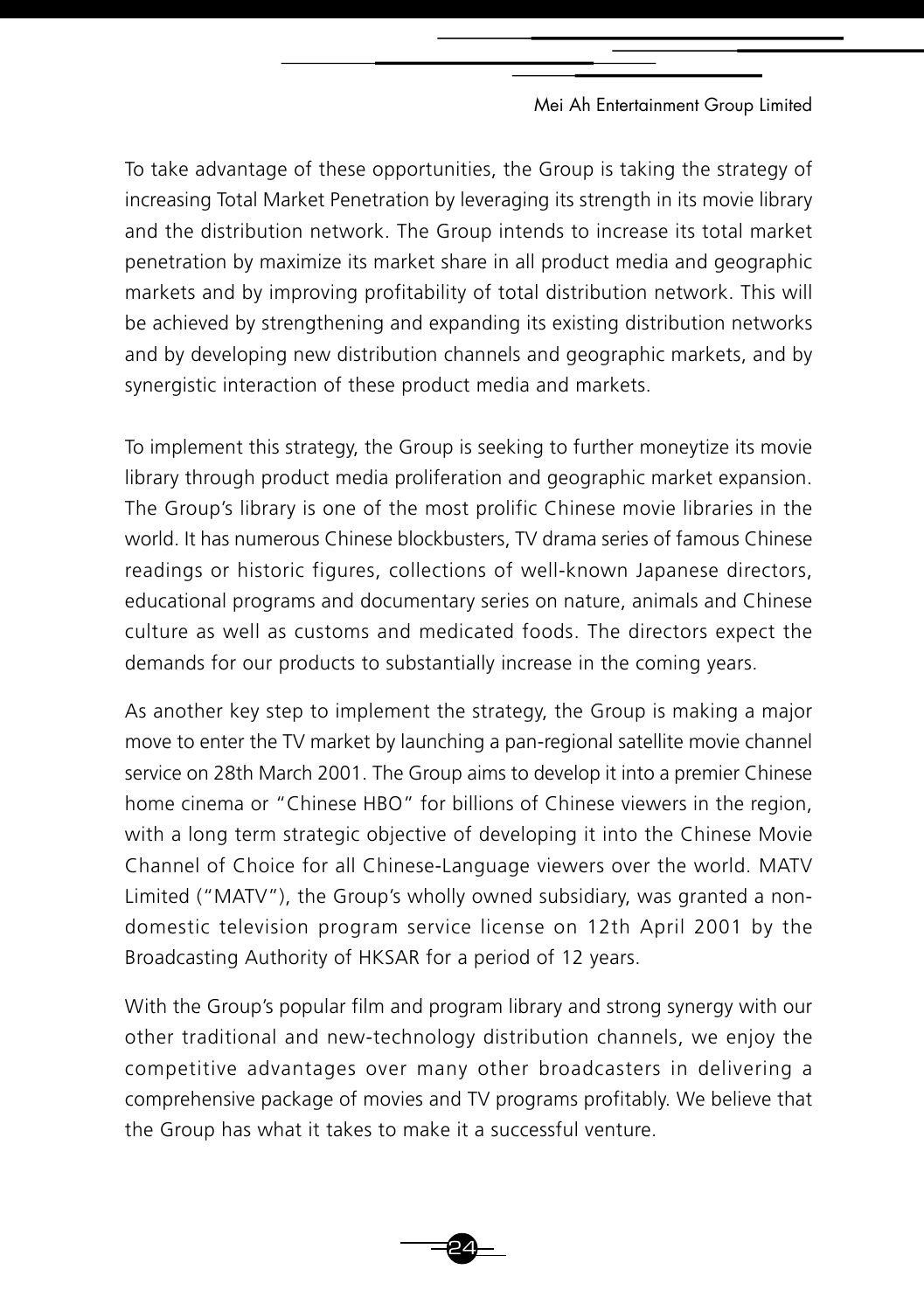This new sector is going to substantially alter the Group's business mix and improve its profit potential by opening up markets in the region as well as in Northern America and Europe previously inaccessible to the Group. It will open up a variety of revenue streams to the Group including commercial advertisement, signal sales, sub-licensing of different blocks of TV program to other TV operators, or joint venture opportunities for profit sharing co-operation with property developers for in-house TV. Eyeing on the PRC markets, the Group has made application to the State Administration of Film, Radio and Television of the PRC for license to broadcast in three-star and/or higher rating hotels and foreign communities through satellite as an initial exploration of the PRC markets.

The Group is also exploring the new opportunities arising from the broadband services by seeking strategic alliances with major internet operators in each of the key regional markets such as Hong Kong and China. The directors expect the Group to make significant breakthrough to become key movie content providers for major broadband operators in the markets.

Our brand name "Mei Ah Entertainment" has long been a mainstay of the home entertainment industry in the region, looked to by billions of Chinese for the films and tele-features we produce and distribute. We have been successful in our ventures, and boast a film library of popular titles that is one of the most prolific of any in Hong Kong. We will continue to maximize the shareholder returns by positioning ourselves for growth and expansion in the industry and to reward our customers by offering audiovisual products of highest quality.

# **LIQUIDITY AND FINANCIAL RESOURCES**

The Group has banking facilities amounting to HK\$83,274,000 (31st March 2001: HK\$83,274,000) of which 76.2% (31st March 2001: 65.5%) has been utilized as at 30th September 2001 to finance its normal trading operations.

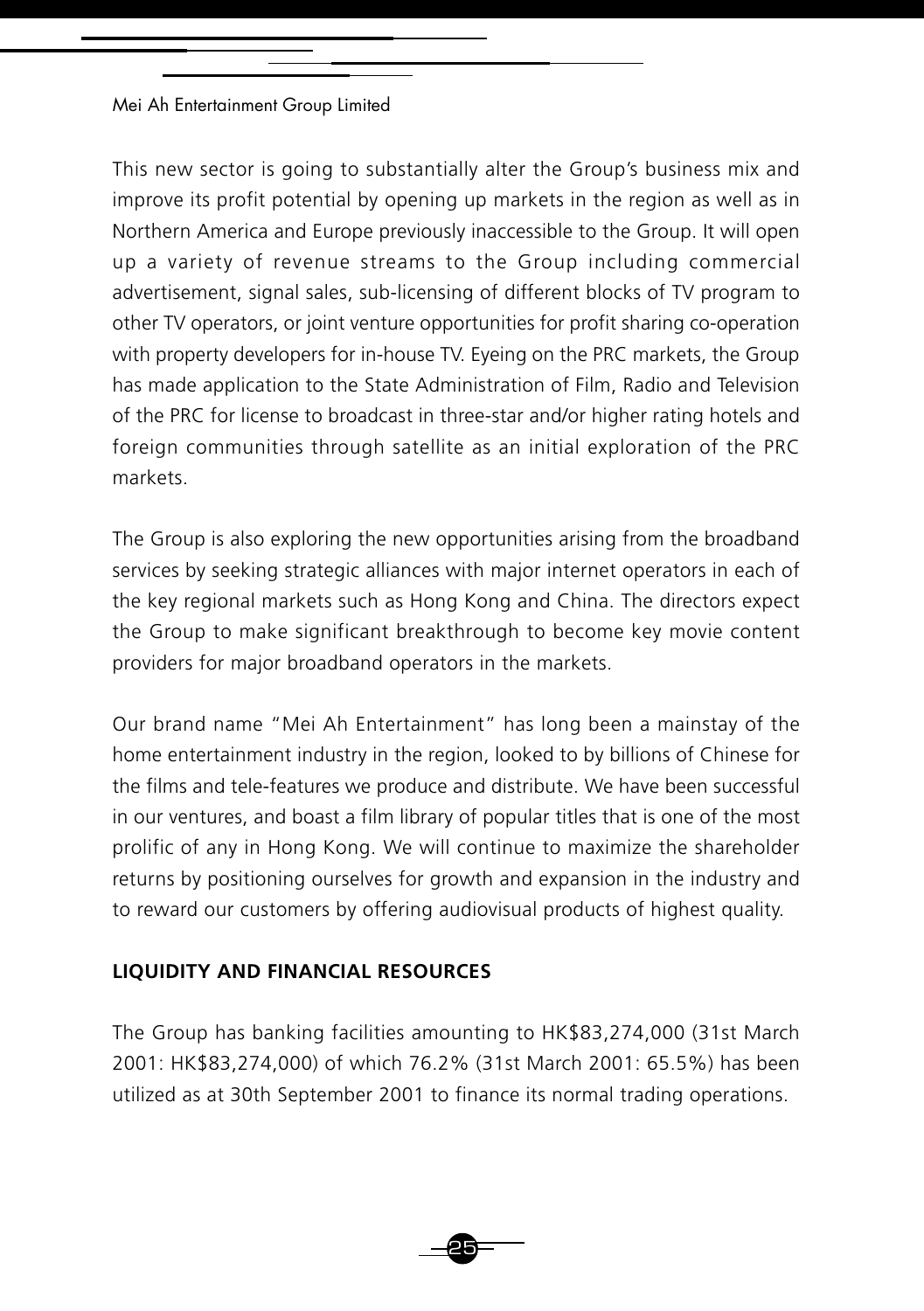At 30th September 2001, the trade receivables amounting to HK\$22,352,000, represented a 7.5% increase as compared to the balance at 31st March 2001 which is mainly due to granting of extra credit period to several long term customers whereas inventories increased by 23.2% as compared to the balance as at 31st March 2001 were primarily due to the sudden downturn of worldwide consumer spending sentiment after the attack of the US World Trade Center on 11th September 2001 and inventories at the period end date piled up accordingly.

At 30th September 2001, total secured bank borrowings of the Group which are denominated in HK Dollars amounted to HK\$43,931,000 (31st March 2001: HK\$39,304,000), out of which, HK\$15,222,000 (31st March 2001: HK\$14,516,000) are repayable within one year, HK\$13,713,000 (31st March 2001: HK\$2,390,000) in the second to the fifth years and the remaining balance of HK\$14,996,000 (31st March 2001: HK\$22,398,000) are repayable after the fifth year following the period under review.

The Group's gearing ratio at the period end was 0.116 (31st March 2001: 0.104) which was calculated based on the total bank loans of HK\$43,931,000 (31st March 2001: HK\$39,304,000) and shareholders' funds of HK\$380,200,000 (31st March 2001: HK\$376,460,000).

# **FINANCIAL RISK MANAGEMENT**

In the normal course of business, the Group has no significant exposure to foreign exchange fluctuations as the Group's borrowings, turnover and purchases streams are primarily denominated in Hong Kong dollars.

Payment terms with customers are largely on credit. In order to minimize the credit risks associated with the trade receivables, credit evaluations of debtors are performed periodically and in some instances, where appropriate, corporate or personal guarantee is obtained. The bad debt has been insignificant.

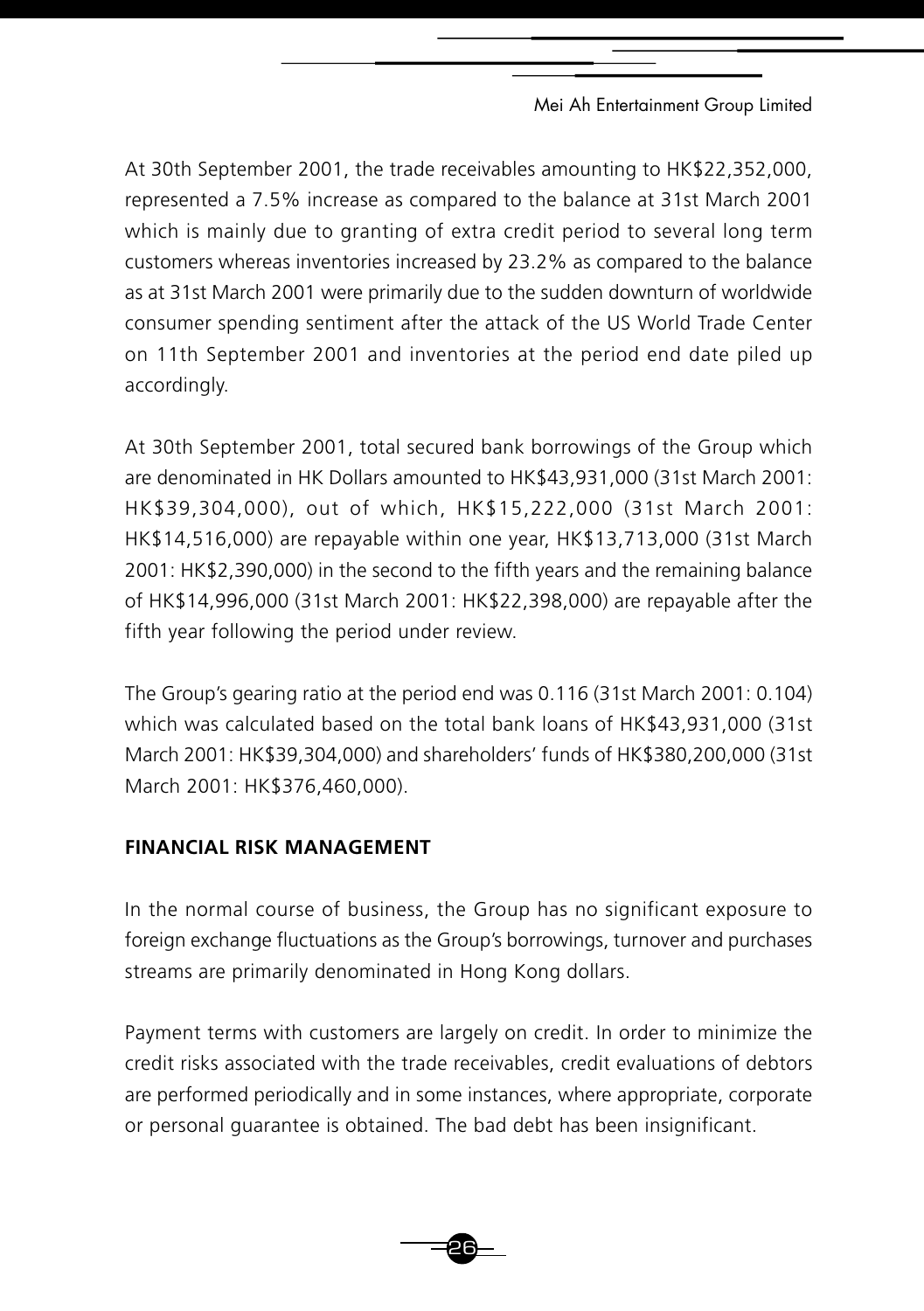### **MATERIAL INVESTMENT OF THE GROUP**

During the six months ended 30th September 2001, the Group invested HK\$12 million in fixed assets. The expenditure in the period was mainly spent in the construction of the Group's headquarter and factory in Tseung Kwan O, namely the Mei Ah Group Centre. The Group's projected expenditure for the remainder of the year is about HK\$18 million, which is mainly for the final completion of the superstructure of the Mei Ah Group Centre and the fitting out works. This will be financed partly by internal resources and partly by long-term bank borrowings at Hong Kong prime rate that the Group had arranged with the bankers.

### **NUMBER AND REMUNERATION OF EMPLOYEES**

Including the directors of the Group, as at 30th September 2001, the Group employed a total of 97 (30th September 2000: 99) full-time employees. Remuneration is reviewed annually and certain staffs are entitled to commission. In addition to the basic salaries, the Group also provides staff benefits including discretionary bonus, medical insurance scheme and contributory provident fund.

# **DETAILS OF THE CHARGES ON GROUP ASSETS**

Banking facilities granted by banks to the Group are secured by the following:

- (a) legal charges over certain properties and plant and machinery held by the Group
- (b) corporate guarantees executed by the Company; and
- (c) 30 million shares of the Company held by Kuo Hsing Holdings Limited

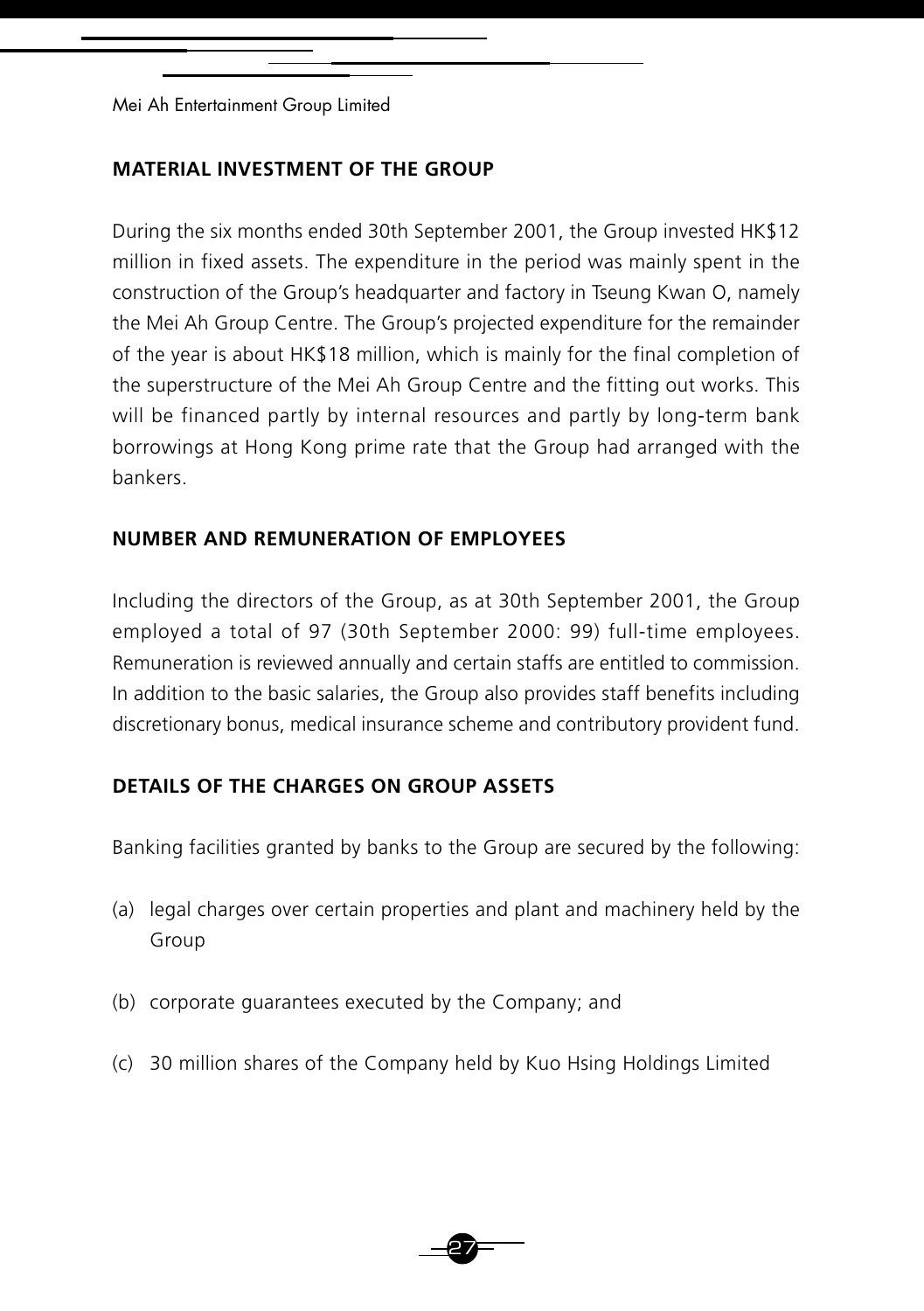# **OTHER DISCLOSURES**

### **INTERIM DIVIDEND**

The directors do not recommend the payment of an interim dividend.

# **DIRECTORS' INTERESTS IN EQUITY OR DEBT SECURITIES**

As at 30 September 2001, the interests of the directors, chief executives and their associates in the shares and share options of the Company and its associated corporations (within the meaning of the Securities (Disclosure of Interests) Ordinance ("SDI Ordinance")), as recorded in the register maintained by the Company under Section 29 of the SDI Ordinance or as notified to the Company were as follows:

|                   | Number of shares beneficially held |            |             |
|-------------------|------------------------------------|------------|-------------|
|                   | Personal                           | Family     | Corporate   |
| Name of director  | interest                           | interest   | interest    |
|                   |                                    |            |             |
| Mr LI Kuo Hsing   | 9,937,500                          | 37,968,750 | 374,609,510 |
|                   |                                    | Note (a)   | Note (b)    |
| Mr TONG Hing Chi  | 3.375.000                          |            |             |
|                   |                                    |            |             |
| Mr CHAN Ngan Piu  | 2.025.000                          |            |             |
|                   |                                    |            |             |
| Mr CHAU Kei Leung | 7.209.000                          |            |             |
|                   |                                    |            |             |

### **(a) Ordinary shares of HK\$0.10 each**

*Notes:*

(a) These shares are held by Mrs LI Pik Lin, the spouse of Mr LI Kuo Hsing.

28

(b) These shares are held by Kuo Hsing Holdings Limited, a company beneficially owned by Mr LI Kuo Hsing.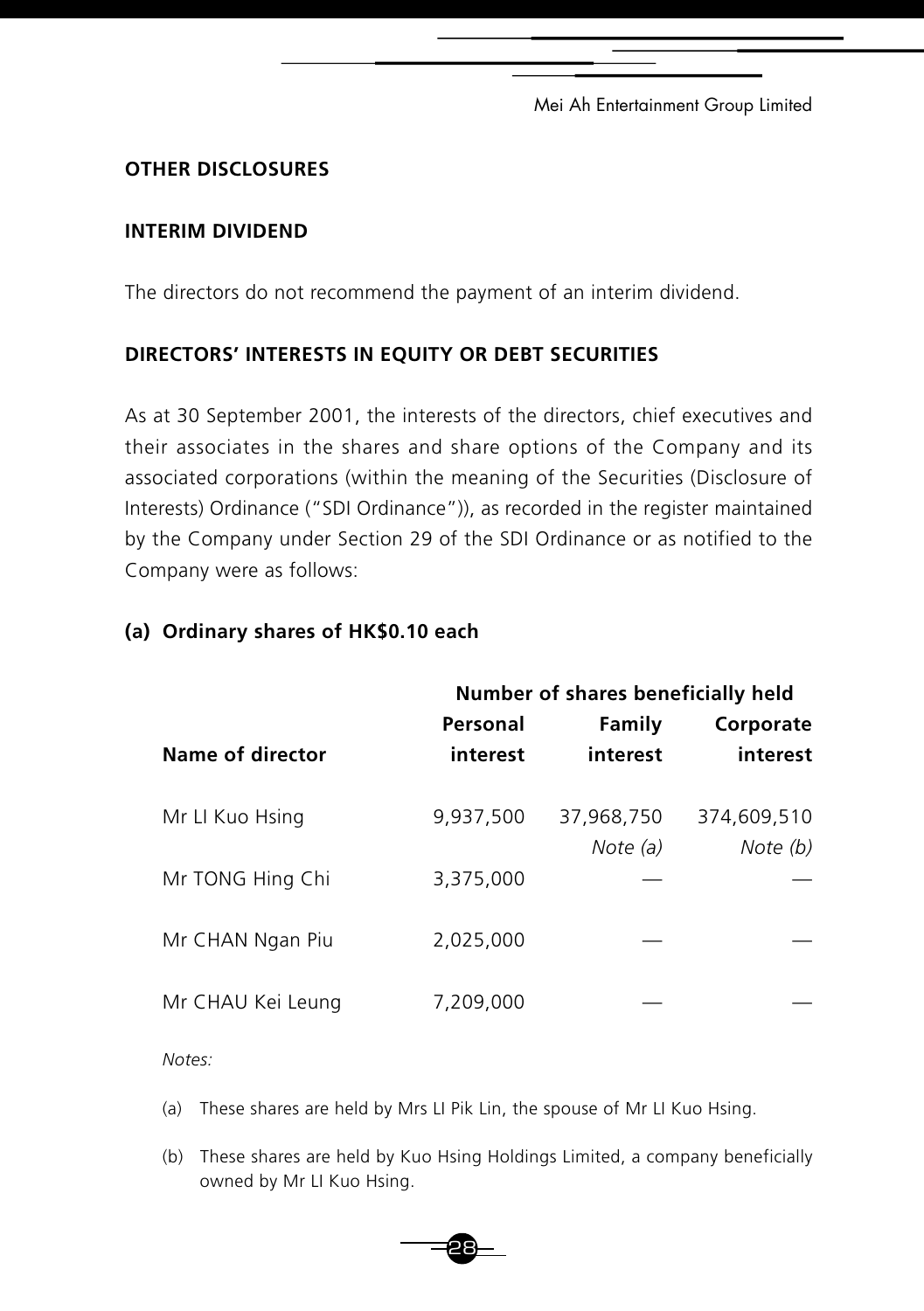In addition, Mr LI Kuo Hsing holds non-voting deferred shares of HK\$1 each in the following subsidiaries:

# **Number of shares beneficially held**

| Mei Ah Laser Disc Company Limited       | 100.000 |
|-----------------------------------------|---------|
| Mei Ah Video Production Company Limited | 10.000  |
| Mei Ah Investment Company Limited       | 500.000 |

Save as aforesaid, none of the directors and chief executives (including their spouse and children under 18 years of age) had any other interests in the shares in the Company and its associated corporations (within the meaning of the SDI Ordinance) which had been entered in the register kept by the Company pursuant to Section 29 of the SDI Ordinance.

### **(b) Share options**

On 24th September 1993, a share option scheme (the "Share Option Scheme") was approved by the shareholders of the Company under which its directors may, at their discretion, invite employees of the Group including any executive directors to take up options (the "Share Options") to subscribe for ordinary shares of HK\$0.10 each in the Company subject to the terms and conditions stipulated therein.

On 28th January 2000, the Company granted an aggregate of 14,000,000 Share Options to all the executive directors to acquire shares of HK\$0.10 each in the Company. The Share Options are exercisable from 19th August 2000 to 18th August 2002. The exercise price of the outstanding Share Options was adjusted from HK\$3.38 per share to HK\$1.1267 per share and the number of outstanding Share Options was also adjusted from 14,000,000 shares to 42,000,000 shares to reflect the effect of the bonus issue of the Company in October 2000.

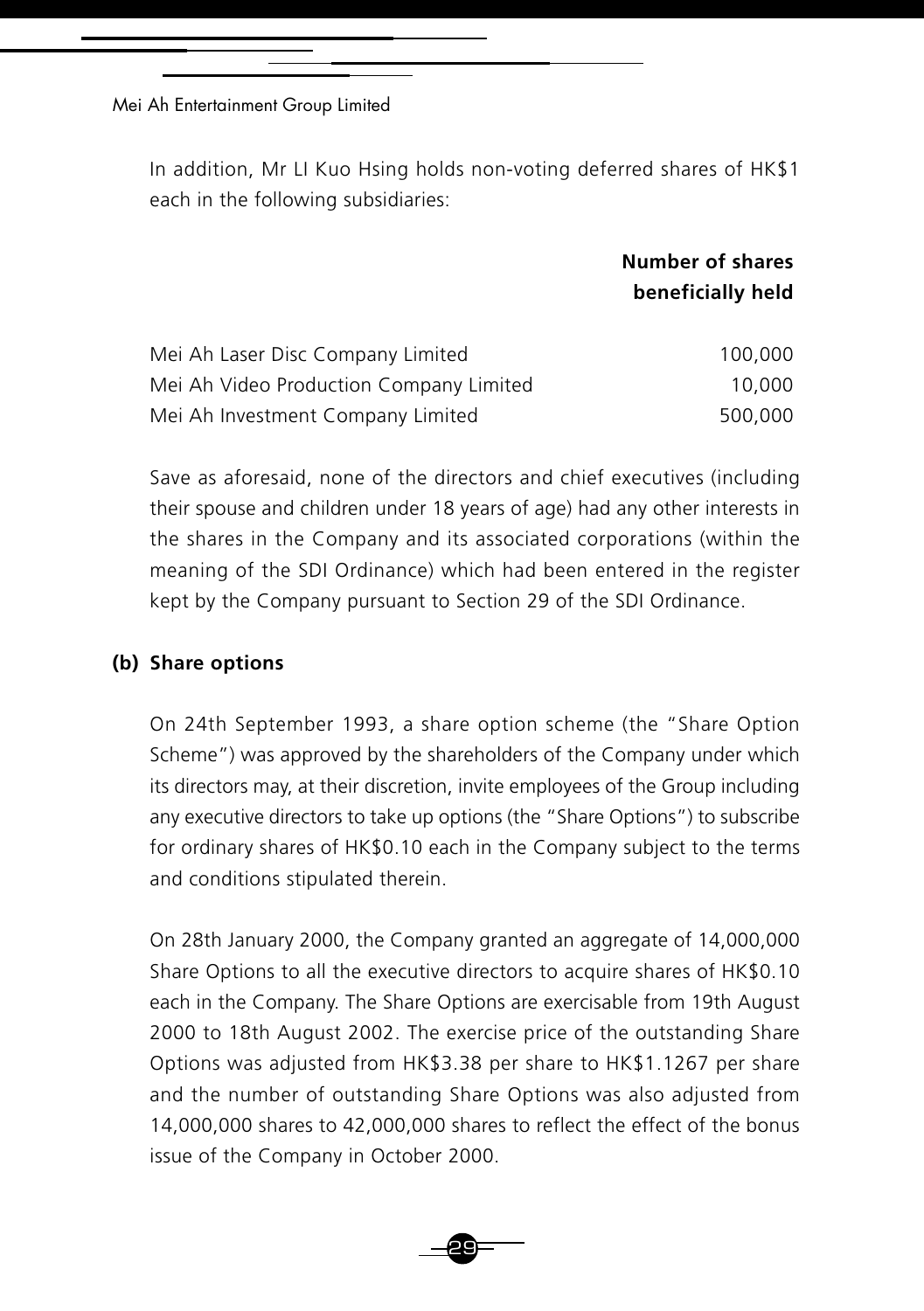No such Share Options were exercised during the period. As at 30th September 2001, the outstanding Share Options granted by the Company to the executive directors were as follows:

| <b>Name of Director</b> | <b>Number of Share Options</b> |
|-------------------------|--------------------------------|
| Mr LI Kuo Hsing         | 15,000,000                     |
| Mr TONG Hing Chi        | 13,500,000                     |
| Mr CHAU Kei Leung       | 13,500,000                     |

Apart from the above, at no time during the period was the Company or its subsidiaries a party to any arrangements to enable the directors and chief executives (including their spouse and children under 18 years of age) to acquire benefits by means of the acquisition of shares in, or debentures of, the Company or any other body corporate.

# **SUBSTANTIAL SHAREHOLDERS**

At 30th September 2001 the register of substantial shareholders maintained under Section 16(1) of the SDI Ordinance shows that the Company had not been notified of any substantial shareholders' interest, being 10% or more of the Company's issued share capital, other than those of the directors, chief executives and their associates as disclosed above.

# **MANAGEMENT CONTRACTS**

No contracts concerning the management and administration of the whole or any substantial part of the business of the Company were entered into or existed during the period.

# **AUDIT COMMITTEE**

An Audit Committee has been established on 8th December 1999 to act in an advisory capacity and make recommendations to the Board of Directors. Its members currently included the two independent non-executive directors, namely Mr LEE Man Kwong and Mr CHEUNG Kung Tai.